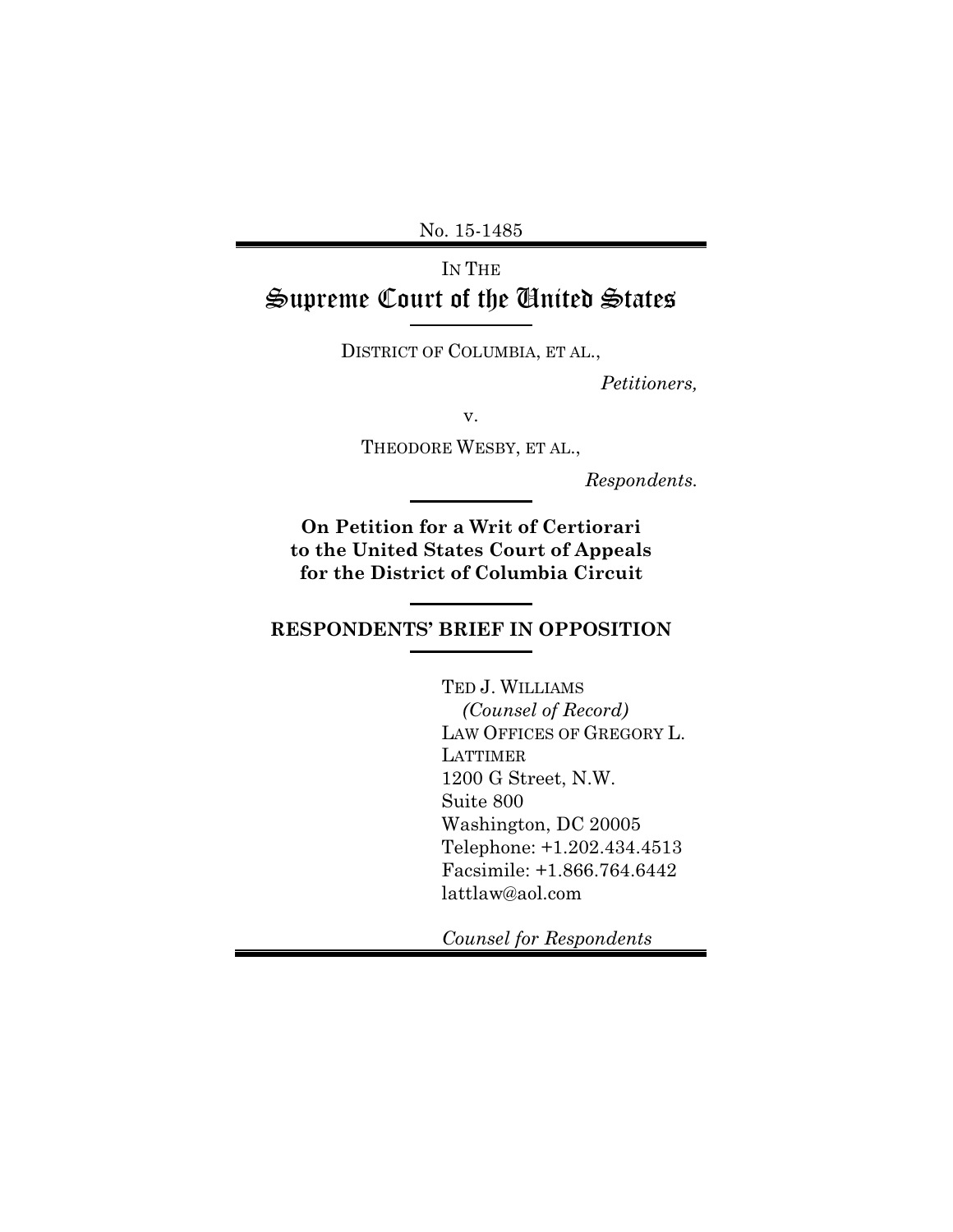### **QUESTIONS PRESENTED**

Metropolitan Police Department officers arrested for unlawful entry over sixteen individuals (Respondents here) who had gathered at a home in the District of Columbia. Under District of Columbia law, the offense of unlawful entry requires a culpable mental state. Specifically, an individual is guilty of the crime only if he knew or should have known that he entered a property "against the will of the lawful occupant or of the person lawfully in charge thereof" and intended to act in the face of that knowledge. D.C. Code § 22-3302; *see Ortberg v. United States*, 81 A.3d 303, 305 (D.C. 2013); *Artisst v. United States*, 554 A.2d 327, 330 (D.C. 1989). At the scene, Respondents informed the responding officers that they had been invited to the house by a woman whom they reasonably believed to be its lawful occupant. That woman confirmed to the officers by telephone that she had invited them. The officers, however, subsequently learned that she was not in fact a lawful resident of the premises.

The questions presented are:

1. Whether the officers had probable cause to arrest Respondents for unlawful entry under District of Columbia law when the available facts indicated that Respondents believed they had lawful authority to enter the premises.

2. Whether the officers were appropriately denied qualified immunity because it was clearly established at the time of arrest that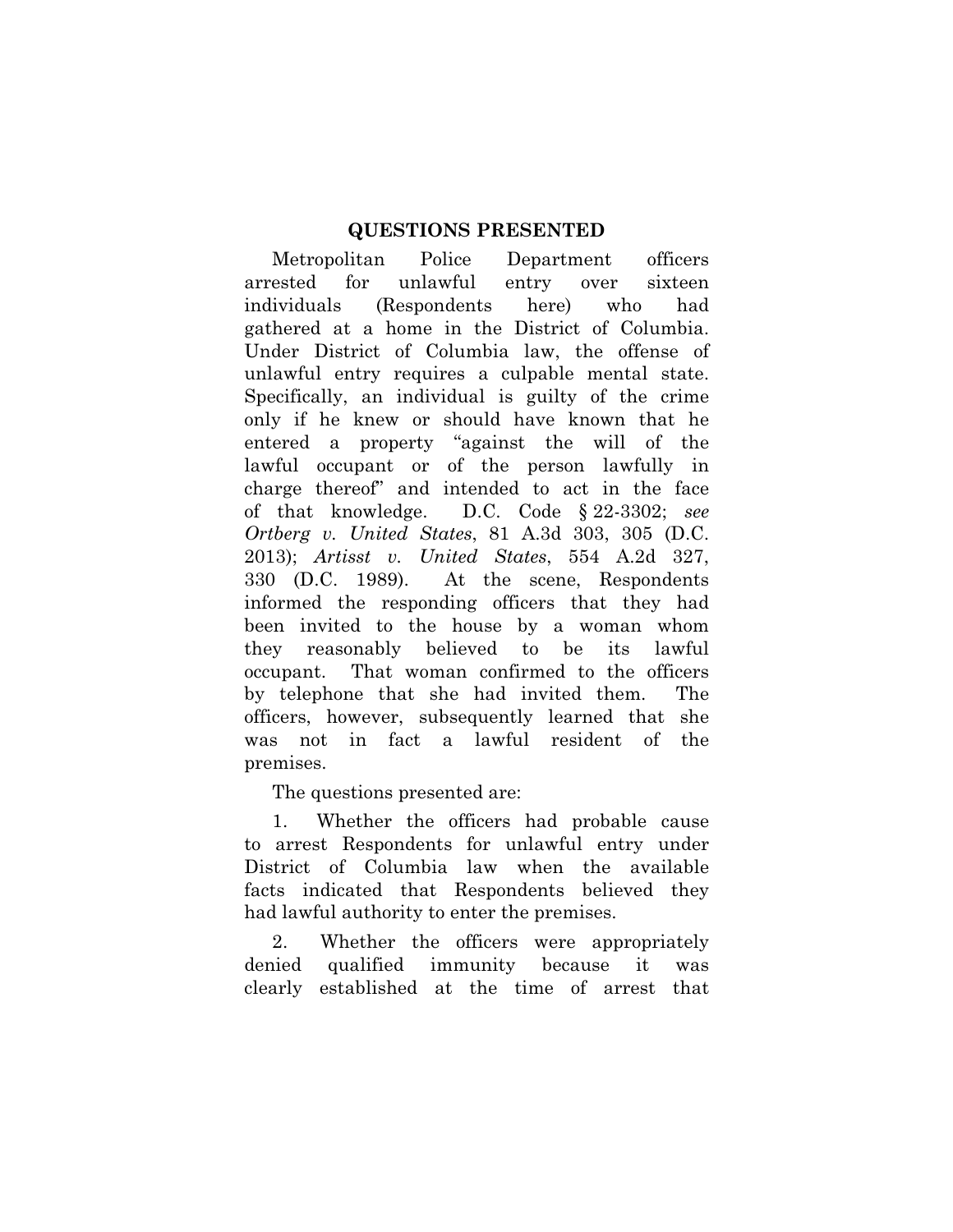police lack probable cause to arrest for unlawful entry when there is no evidence the arrestee has the requisite culpable mental state.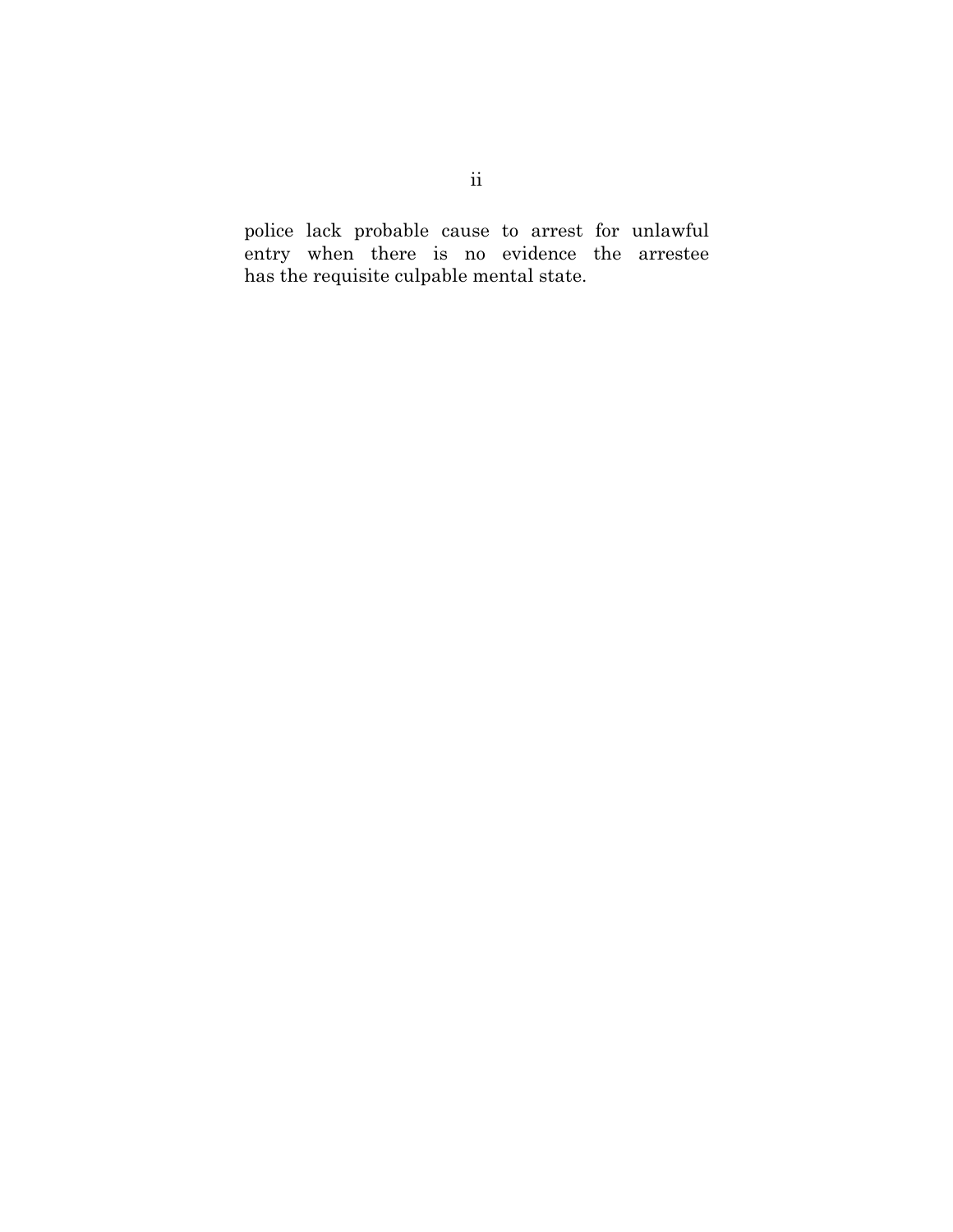## **TABLE OF CONTENTS**

| B.          | District Court Proceedings 4                                                                                                                                                                                        |
|-------------|---------------------------------------------------------------------------------------------------------------------------------------------------------------------------------------------------------------------|
|             |                                                                                                                                                                                                                     |
|             | REASONS FOR DENYING THE PETITION 7                                                                                                                                                                                  |
| I.          | PETITIONERS ASK THIS COURT TO<br><b>MERE</b><br>ENGAGE<br>IN 1999<br><b>ERROR</b><br>CORRECTION OF THE COURT OF<br>APPEALS' FACTBOUND PROBABLE<br>CAUSE DETERMINATION 7                                             |
|             | A. The Court of Appeals Applied the<br>Correct Probable Cause Standard7                                                                                                                                             |
|             | B. The Court of Appeals' Determination<br>That There Was No Probable Cause<br>Was Correct; In Any Event,<br>Petitioners Do No More Than<br>Challenge the Application of Settled<br>Law to the Facts of This Case 16 |
| $C_{\cdot}$ | The Petition Does Not Present a<br>Question of Nationwide Importance25                                                                                                                                              |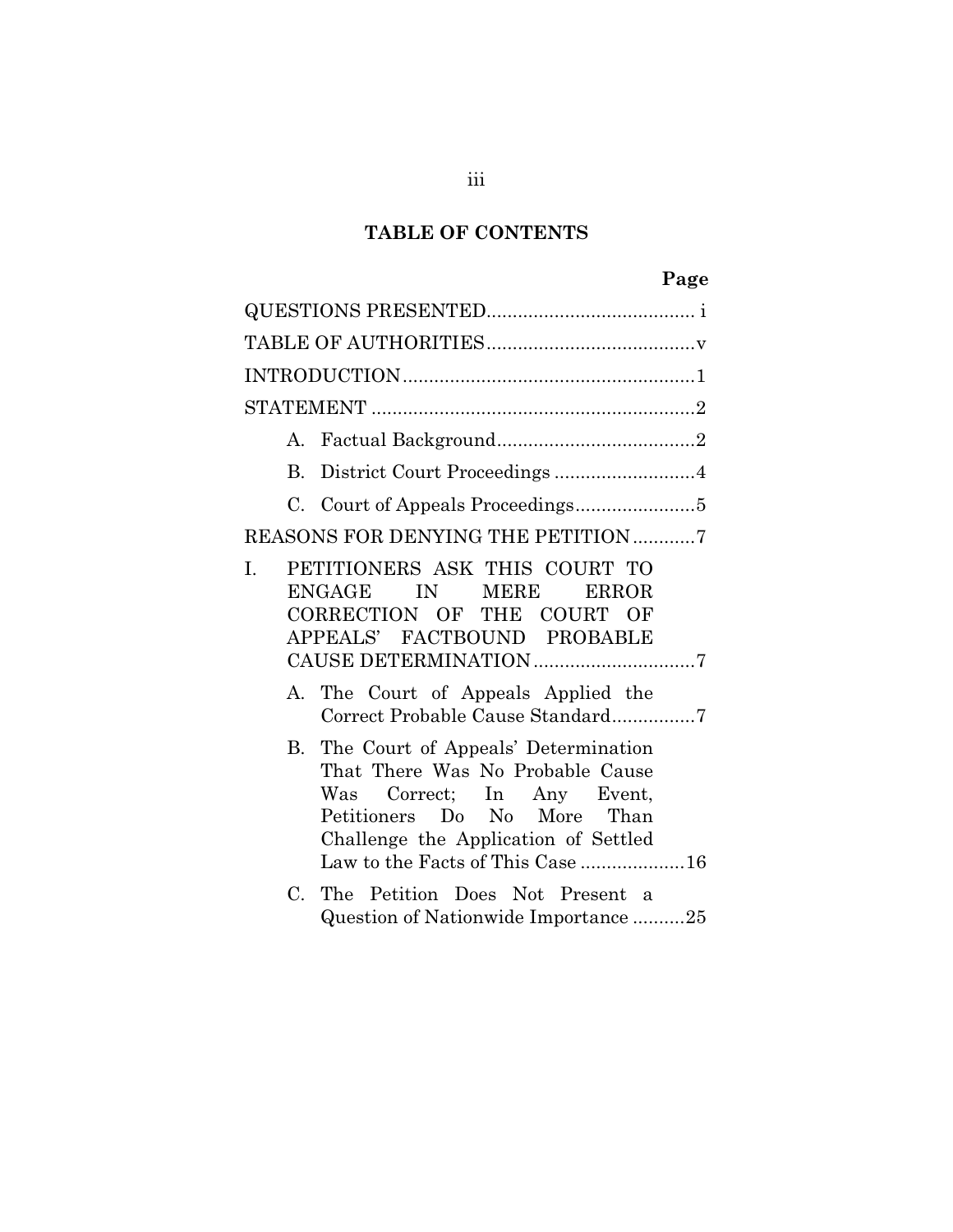## **TABLE OF CONTENTS** (continued)

**Page**

| II. THE COURT OF APPEALS APPLIED |  |                              |  |  |
|----------------------------------|--|------------------------------|--|--|
|                                  |  | THE CORRECT QUALIFIED        |  |  |
|                                  |  | IMMUNITY ANALYSIS, AND ITS   |  |  |
|                                  |  | DENIAL OF QUALIFIED IMMUNITY |  |  |
|                                  |  |                              |  |  |
|                                  |  |                              |  |  |

iv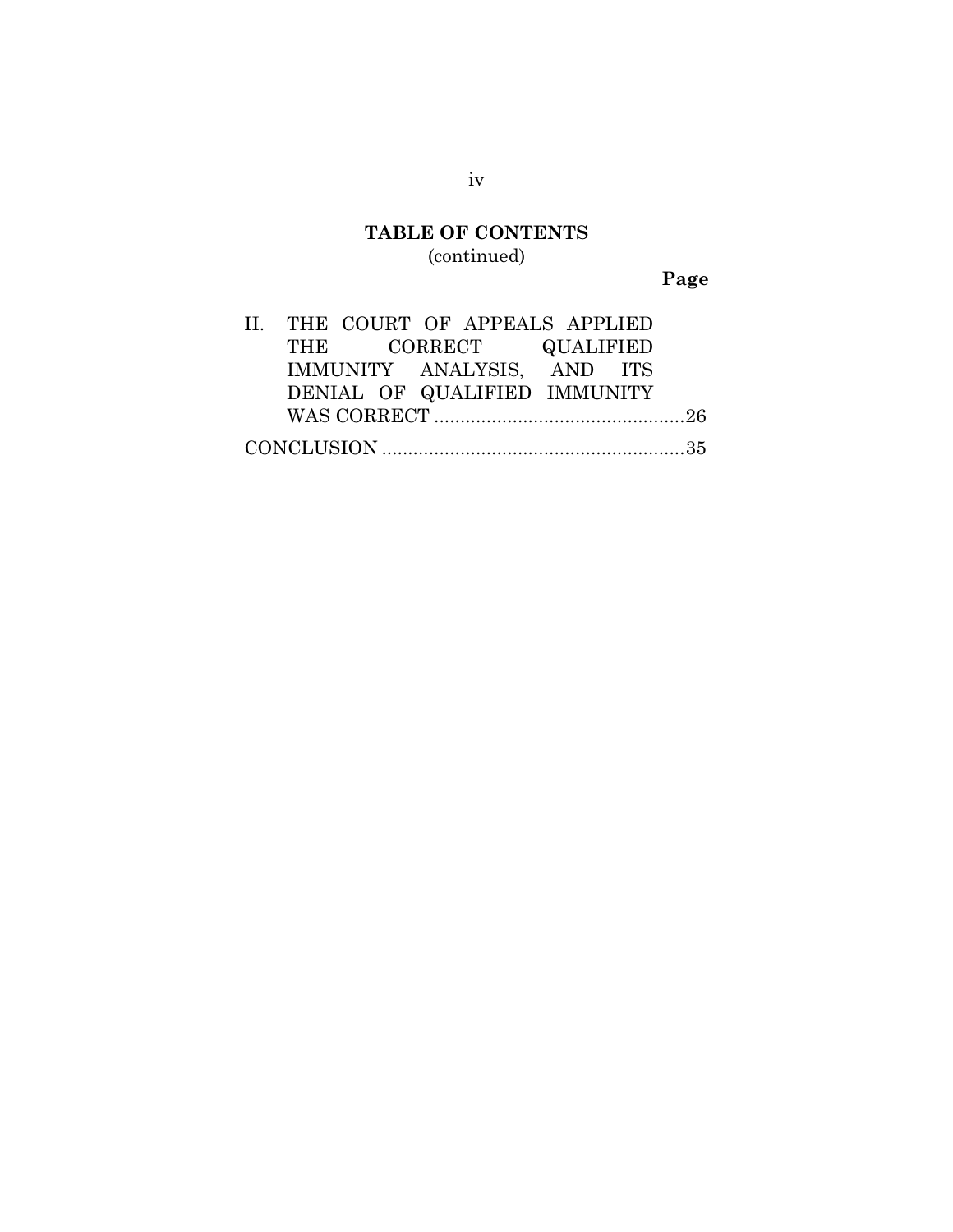## **TABLE OF AUTHORITIES**

# **Page(s)**

## **CASES**

| Alabama v. White,                       |
|-----------------------------------------|
| Anderson v. Creighton,                  |
| Artisst v. United States,               |
| Ashcroft v. al-Kidd,                    |
| Baptiste v. J.C. Penney Co.,            |
| Beauchamp v. City of Noblesville, Ind., |
| BeVier v. Hucal,                        |
| Bigford v. Taylor,                      |
| Brosseau v. Haugen,                     |
| Criss v. Kent,                          |
| Culp v. United States,                  |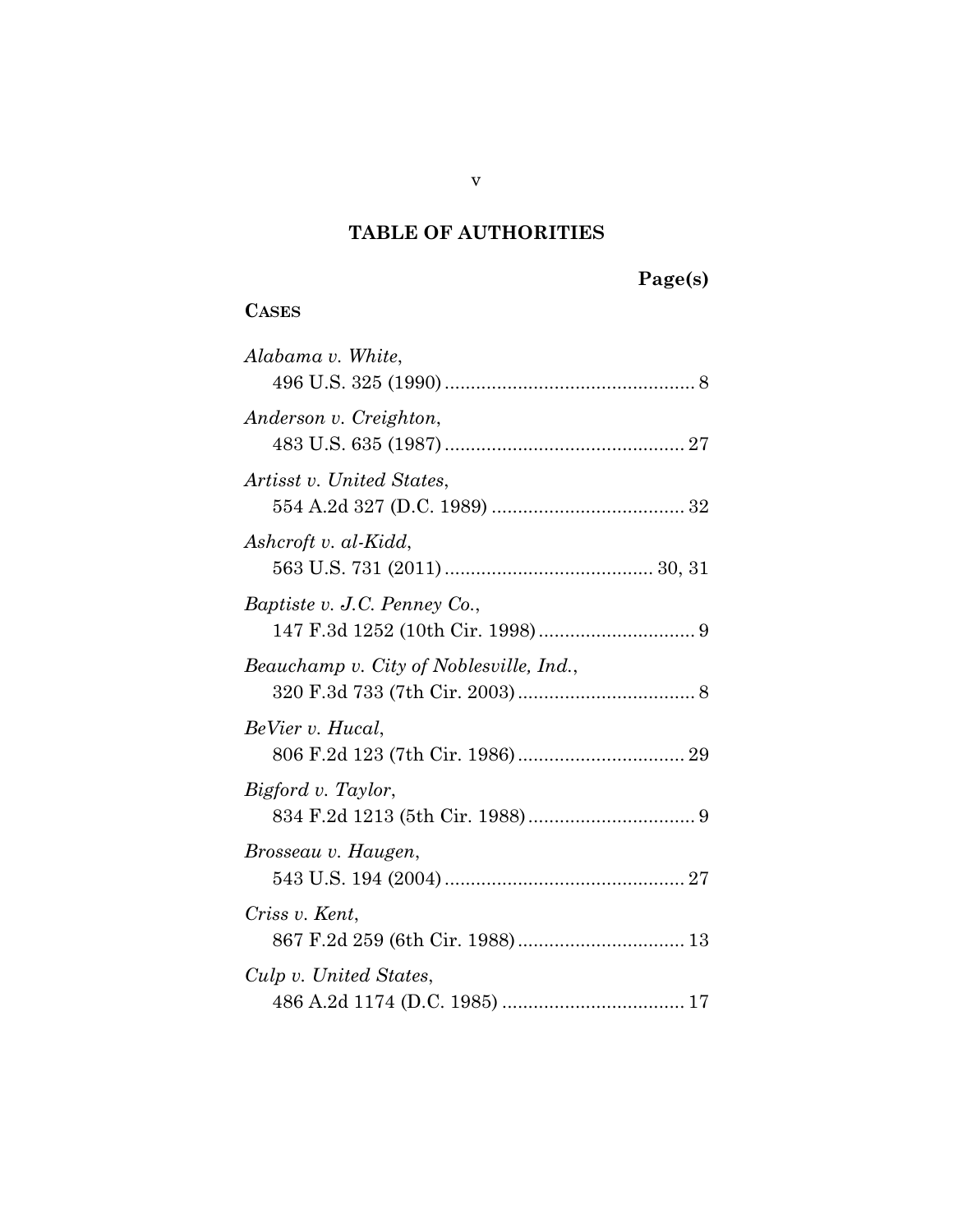# **Page(s)**

| Finigan v. Marshall,<br>574 F.3d 57 (2d Cir. 2009) 12, 13    |
|--------------------------------------------------------------|
| Florida v. Harris,                                           |
| Garcia v. Does,                                              |
| Gasho v. United States,                                      |
| Griffin v. Sirva Inc.,<br>No. 15-1307, --- F.3d ---, 2016 WL |
| Groh v. Ramirez,                                             |
| Henry v. United States,                                      |
| Hope v. Pelzer,                                              |
| Hunter v. Bryant,                                            |
| Illinois v. Gates,                                           |
| Kozlovska v. United States,                                  |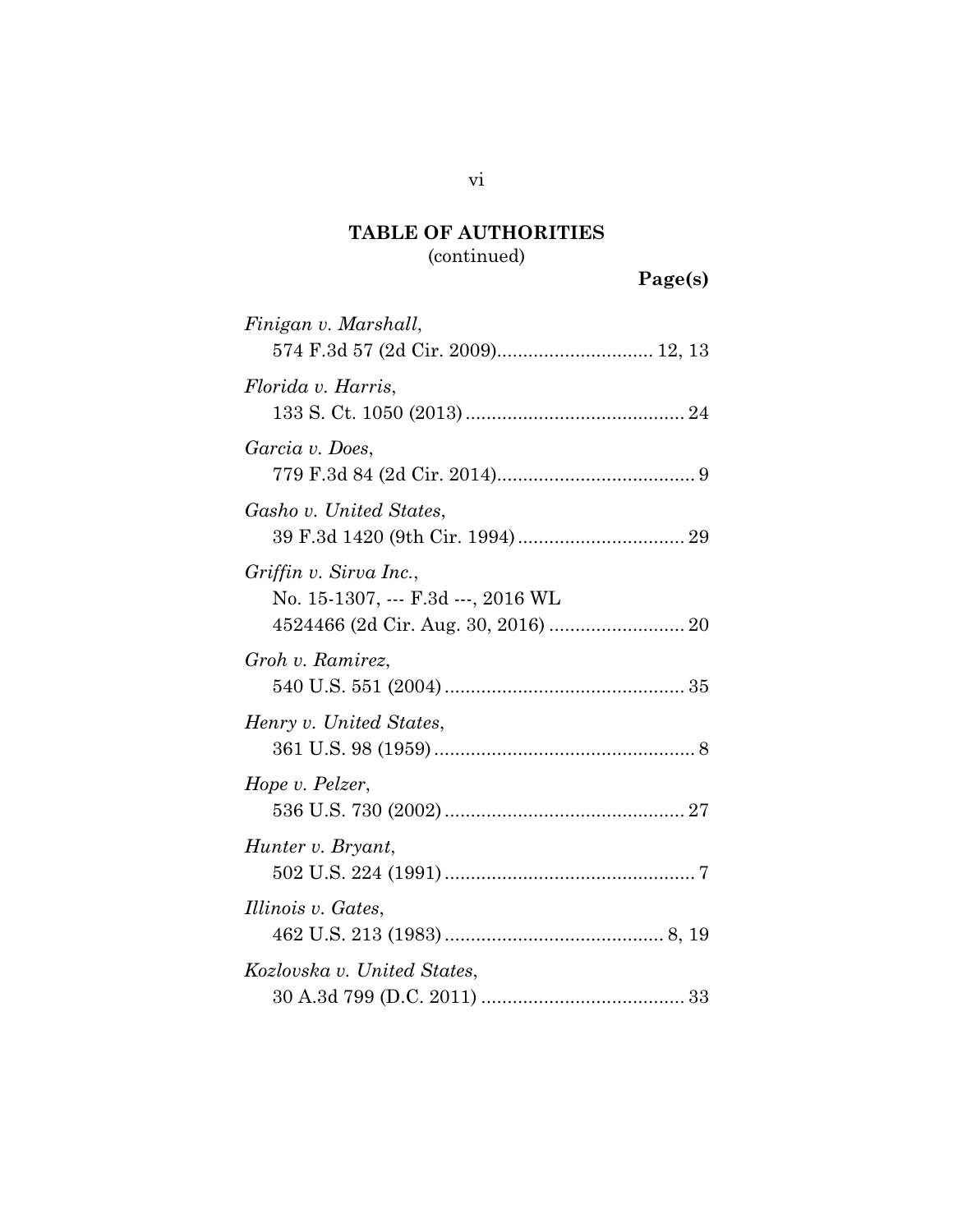# **Page(s)**

| Logsdon v. Hains,                                                    |
|----------------------------------------------------------------------|
| Marks v. Carmody,                                                    |
| Maryland v. Pringle,                                                 |
| McGloin v. United States,                                            |
| Nichols v. Woodward & Lothrop, Inc.,                                 |
| Ohio v. Robinette,                                                   |
| Ortberg v. United States,<br>81 A.3d 303 (D.C. 2013)  17, 29, 31, 32 |
| Paff v. Kaltenbach,                                                  |
| Pearson v. Callahan,                                                 |
| Prieto v. May Dep't Stores Co.,                                      |
| Ramirez v. City of Buena Park,                                       |

## vii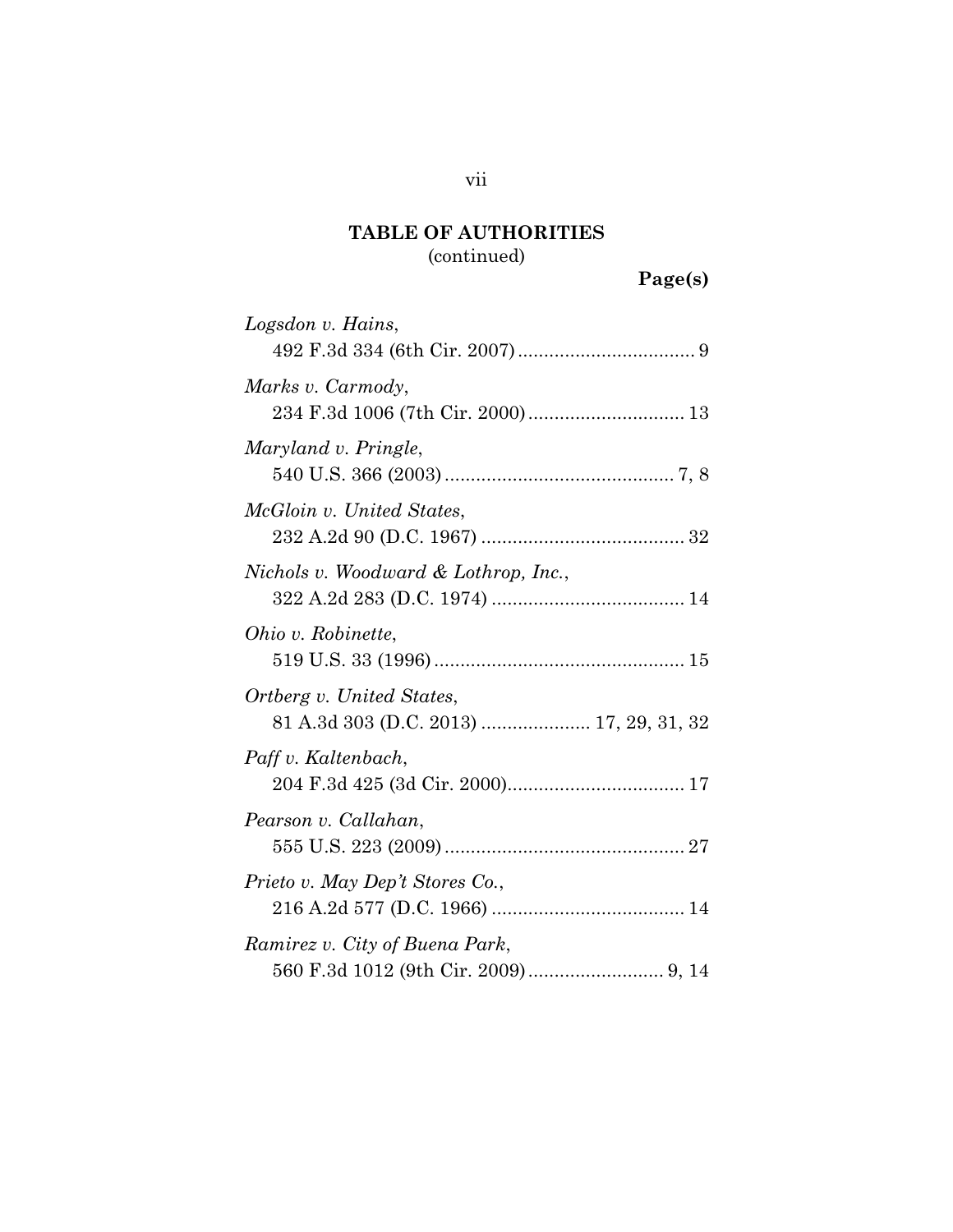# **Page(s)**

| Reichle v. Howards,                                                      |
|--------------------------------------------------------------------------|
| Royster v. Nichols,<br>698 F.3d 681 (8th Cir. 2012)  14                  |
| Safford Unified Sch. Dist. No. 1 v. Redding,                             |
| Sennett v. United States,                                                |
| Smith v. United States,                                                  |
| State v. Newcomb,                                                        |
| Tillman v. Wash. Metro. Area Transit Auth.,                              |
| Tolan v. Cotton,                                                         |
| United States v. Christian,<br>187 F.3d 663 (D.C. Cir. 1999)  17, 28, 31 |
| United States v. Joseph,                                                 |
| United States v. Lanier,                                                 |

## viii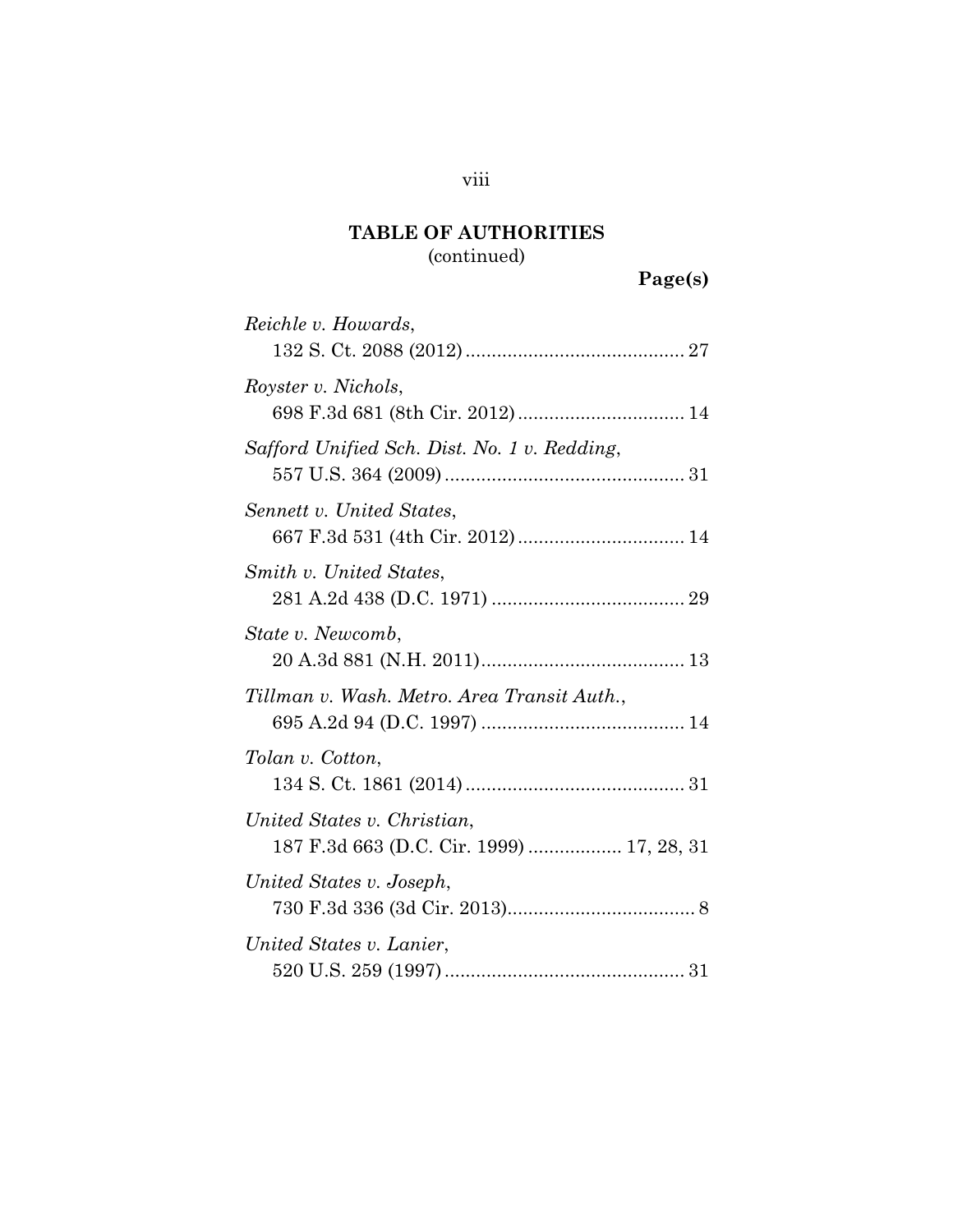# **Page(s)**

| United States v. Navedo,                        |
|-------------------------------------------------|
| United States v. Pack,                          |
| Williams v. City of Alexander, Ark.,            |
| Wilson v. Layne,                                |
| Wright v. City of Philadelphia,                 |
| <b>STATUTES &amp; CONSTITUTIONAL PROVISIONS</b> |
|                                                 |
|                                                 |
|                                                 |
|                                                 |
| <b>OTHER AUTHORITIES</b>                        |
| BLACK'S LAW DICTIONARY (10th ed. 2014) 19, 20   |
|                                                 |

ix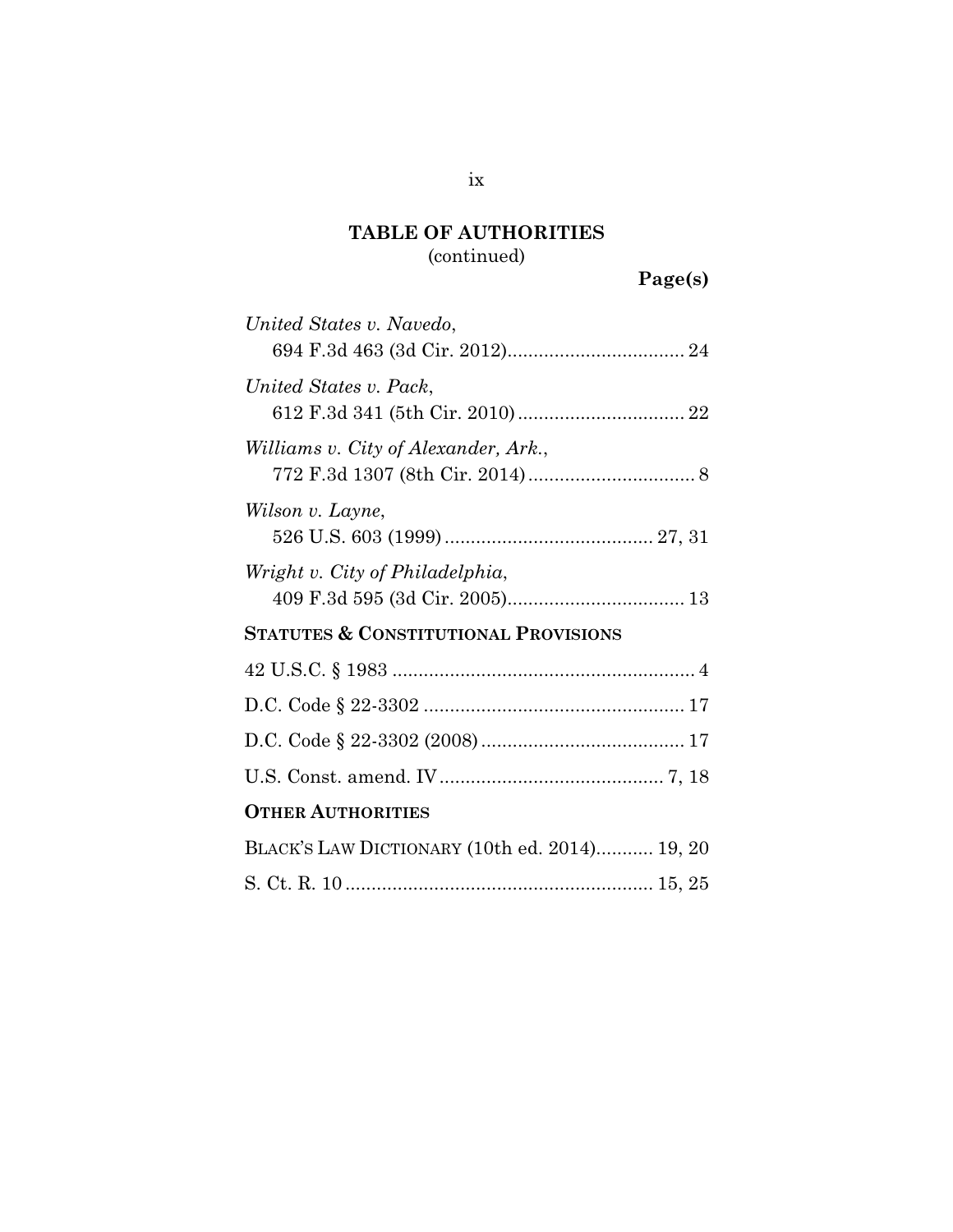### **INTRODUCTION**

This case presents the question whether officers lack probable cause to arrest under District of Columbia law for unlawful entry—a crime that requires that an individual knew, or should have known, that he was on the premises against the will of the lawful occupant—when the arrestees uniformly state they were invited by a specific individual who confirms to the officers that she invited them, but the police discover that she did not in fact possess lawful authority to extend the invitation.

The district court and the court of appeals held that Petitioners lacked probable cause to arrest Respondents because there was no evidence Respondents knew, or should have known, that their invitation was deficient. The district court and court of appeals further held that Petitioners were not entitled to qualified immunity because it was objectively unreasonable under clearly established law to arrest Respondents for unlawful entry in the absence of any evidence of wrongful intent. Nothing in Petitioners' petition for certiorari calls the correctness of the courts below into question, let alone warrants this Court's extraordinary review.

Petitioners claim the court of appeals created a conflict with other jurisdictions by applying a "heightened probable cause standard" that supposedly requires police officers to credit claims of an innocent mental state whenever made by suspects. Pet. 11-22. This overblown claim does not stand up to scrutiny. The court of appeals simply applied the familiar totality-of-the-circumstances test established by this Court and consistently applied by lower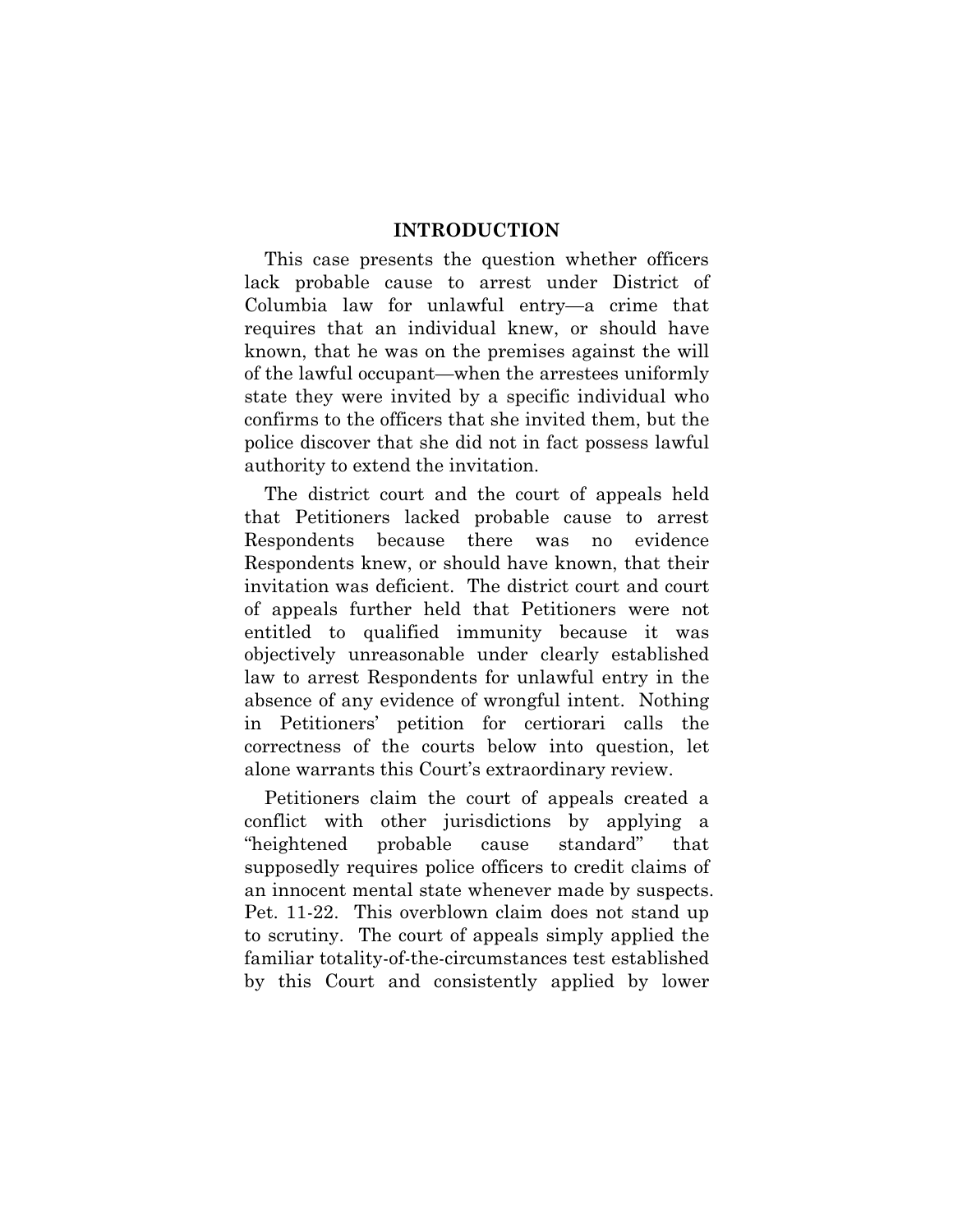courts. While Petitioners attempt to show a division of authority among jurisdictions, the cases they cite all involve other courts applying the *same* test to different facts. Petitioners' disagreement with the court of appeals' decision is in reality over how it applied this well-worn test to the facts of this case. The court of appeals' factual analysis is correct. But in any event, this factbound controversy does not merit this Court's review.

Similarly, the court of appeals applied the proper analysis to determine whether Petitioners are entitled to qualified immunity. Focusing its inquiry at a granular level of specificity, the court of appeals found it well-established that probable cause to arrest requires at least some evidence that the arrestee's conduct meets each of the necessary elements of the offense, including any state-of-mind element. Applying that standard, the court of appeals' conclusion that Petitioners are not entitled to qualified immunity is correct. In arguing to the contrary, Petitioners seek to relitigate the facts of this case rather than raise any substantial legal issue that merits this Court's attention.

The petition for certiorari should be denied.

### **STATEMENT**

### **A. Factual Background.**

In the early morning hours of Saturday, March 15, 2008, Respondents attended a party at a home in Northeast Washington, D.C. Pet. App. 47a. Officers from the D.C. Metropolitan Police Department (MPD) arrived at the house at approximately 1:30 a.m. in response to a call about the property. *Id.* After entering the residence, officers observed several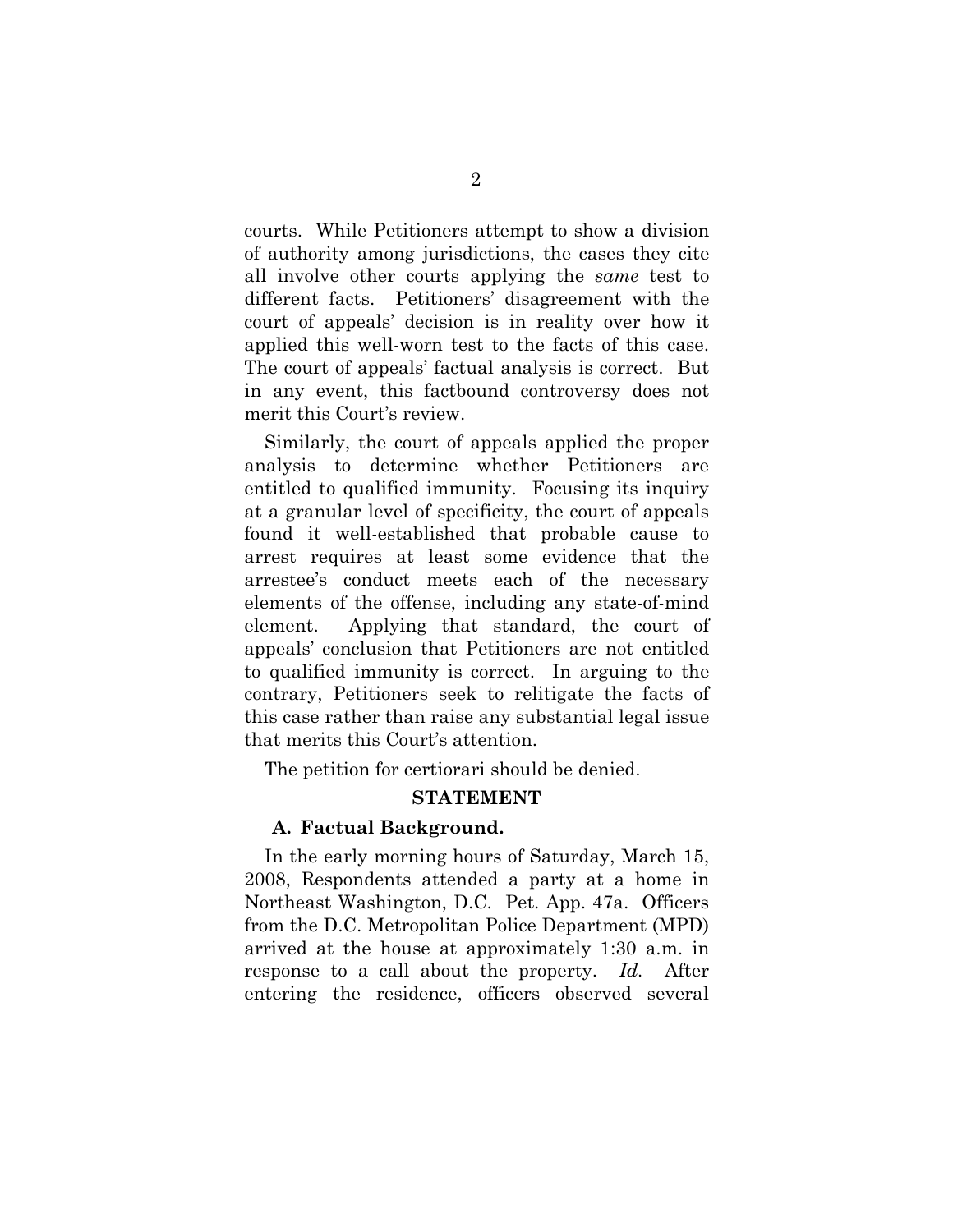women who were "scantily dressed and had currency tucked into their garments." *Id.* at 48a. The home had folding chairs, a mattress, and working electricity and plumbing. *Id.* at 4a, 49a, 53a. One officer reported smelling marijuana, "but did not find any illegal narcotics and observed no illegal activity." *Id.* at 53a, 57a. Other officers similarly testified that they did not observe any illegal conduct. *Id.* at 57a, 58a, 60a.

Several Respondents told the officers "that a woman named 'Peaches' had invited [them] to the house for a bachelor party." *Id.* at 48a. Peaches was not at the home, but when reached by phone, told officers that she had just left the house and given Respondents permission to hold the bachelor party. *Id.* at 48a, 54a.

Peaches told officers that she had permission to occupy the property from the deceased property owner's grandson, Damion Hughes. Pet. App. 54a & n.7. Petitioner Andre Parker then spoke with Hughes, who stated that "he and Peaches were in the process of working out a leasing arrangement, but they never reached an agreement." *Id.* Based on that information, a sergeant on the scene directed Petitioners Parker and Anthony Campanale to arrest Respondents for unlawful entry. *Id.*

The MPD sergeant did not consider Respondents' subjective intent in ordering the arrests, erroneously believing that probable cause existed so long as Respondents, as an objective legal matter, lacked the right to be in the house. Pet. App. 51a, 56a-57a.

At the police station, the supervising lieutenant, upon consultation with upper level officers, disagreed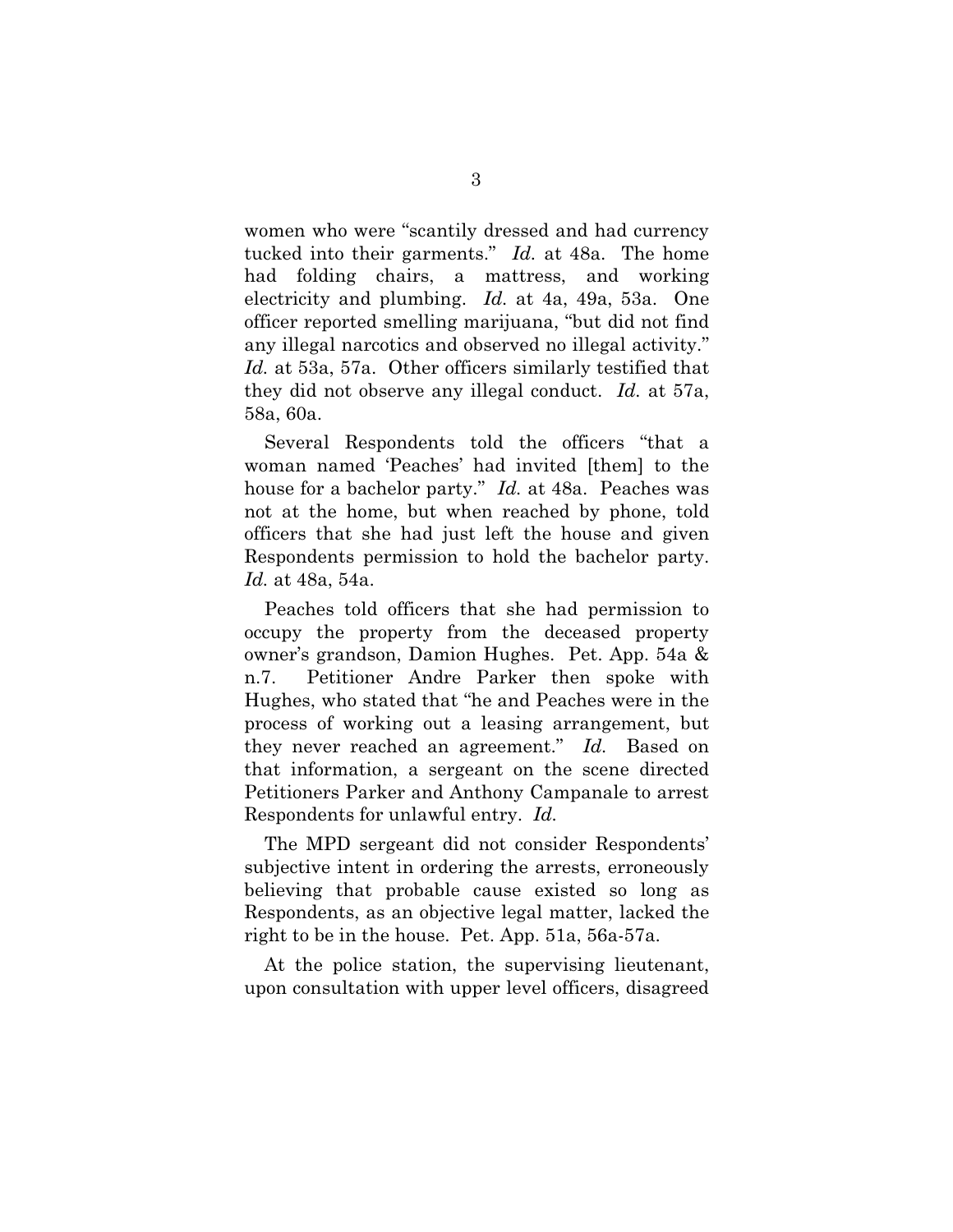with the decision to arrest Respondents for unlawful entry and ordered their release. Pet. App. 51a-52a. However, after consulting with a representative of the District of Columbia Office of the Attorney General, the supervising lieutenant ordered that Respondents be charged with disorderly conduct. *Id.* at 52a. The disorderly conduct charge was made over the objection of the arresting sergeant, who complained that "there was no evidence [Respondents] had become loud or boisterous causing people to wake up, turn on their lights, and/or come outside to investigate a commotion." *Id.* The other officers at the scene likewise did not observe any activities consistent with a disorderly conduct charge. *Id.* at 49a.

The disorderly conduct charges were later dropped (*id.*), and this action followed.

#### <span id="page-13-0"></span>**B. District Court Proceedings.**

Sixteen of the arrestees, Respondents here, sued five officers for false arrest under 42 U.S.C. § 1983, the officers and the District of Columbia for false arrest under common law, and the District of Columbia for negligent supervision, in the United States District Court for the District of Columbia. Pet. App. 6a. The parties filed cross-motions for partial summary judgment: Respondents moved for judgment on Petitioners' liability, whereas Petitioners moved for judgment based on qualified immunity. *Id.*

The district court granted Respondents' motion in part and denied Petitioners' motion in part. The district court concluded that "the officers did not have probable cause to support the unlawful entry arrest,"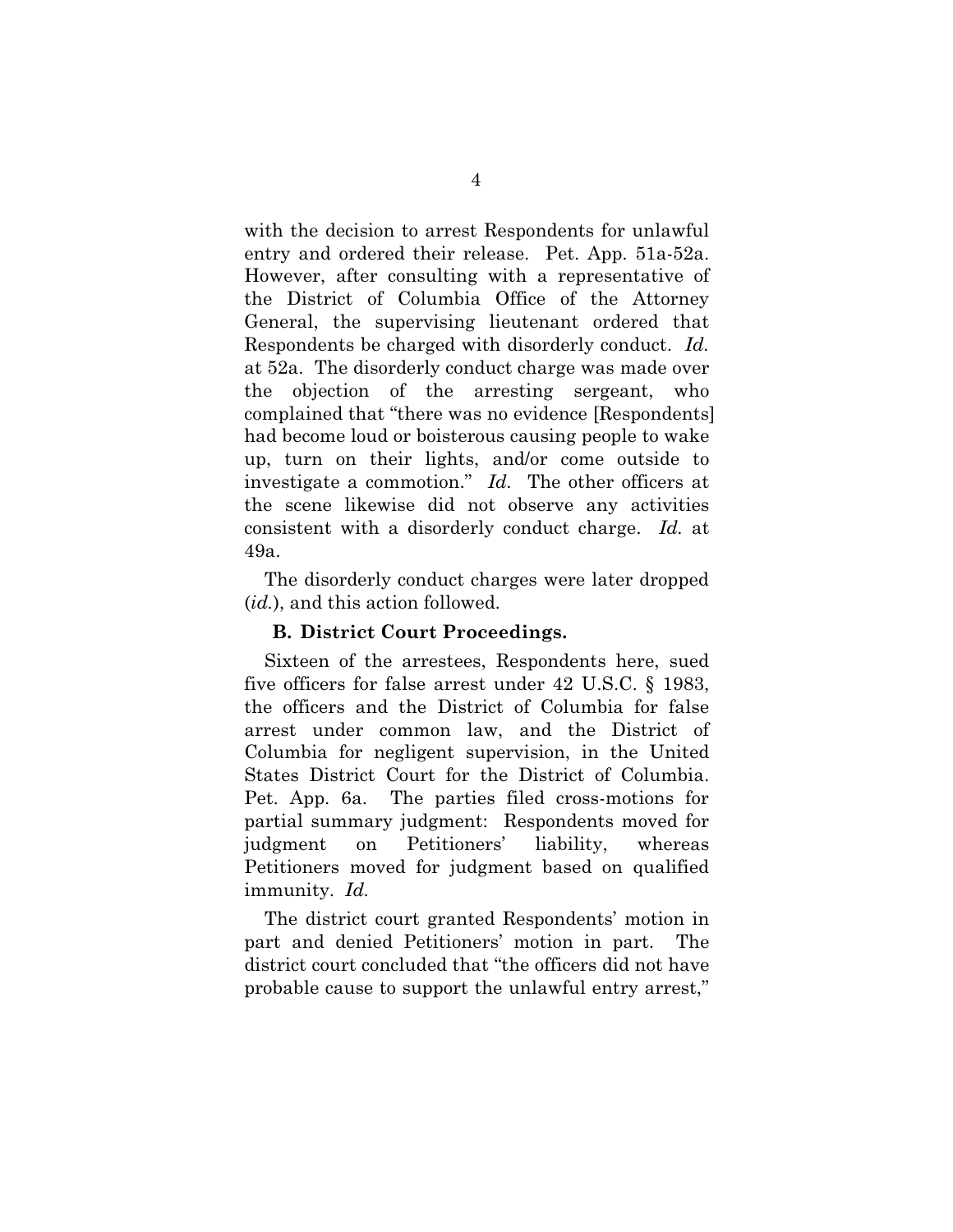and that "the arrests for disorderly conduct were made without probable cause." Pet. App. 66a-67a. The district court further concluded that Petitioners Parker and Campanale "failed to show, by undisputed facts, that it was objectively reasonable for these officers to rely on the information communicated by others at the scene to support the arrests." *Id.* at 78a. Accordingly, the district court concluded that those officers were "not entitled to qualified immunity... and, furthermore, that [Respondents] are entitled to summary judgment with respect to these two officers." *Id.* at 79a.

The district court, however, denied Respondents' summary judgment motion as to the disorderly conduct false arrest claims, which became the only claim on which liability was not determined. Pet. App. 99a. Following entry of the district court's summary judgment order, Respondents waived that claim, and the case proceeded to a damages-only trial as to Respondents' remaining claims against Officers Campanale and Parker, and against the District itself for negligent supervision. *Id.* at 121a. A jury awarded Respondents \$680,000, and Petitioners appealed both the verdict and the summary judgment order to the United States Court of Appeals for the District of Columbia. *Id.*

### **C. Court of Appeals Proceedings.**

The court of appeals, Judges Pillard and Edwards, affirmed. The court held that "Peaches' invitation vitiates the necessary element of [Respondents'] intent to enter against the will of the lawful owner. A reasonably prudent officer aware that [Respondents] gathered pursuant to an invitation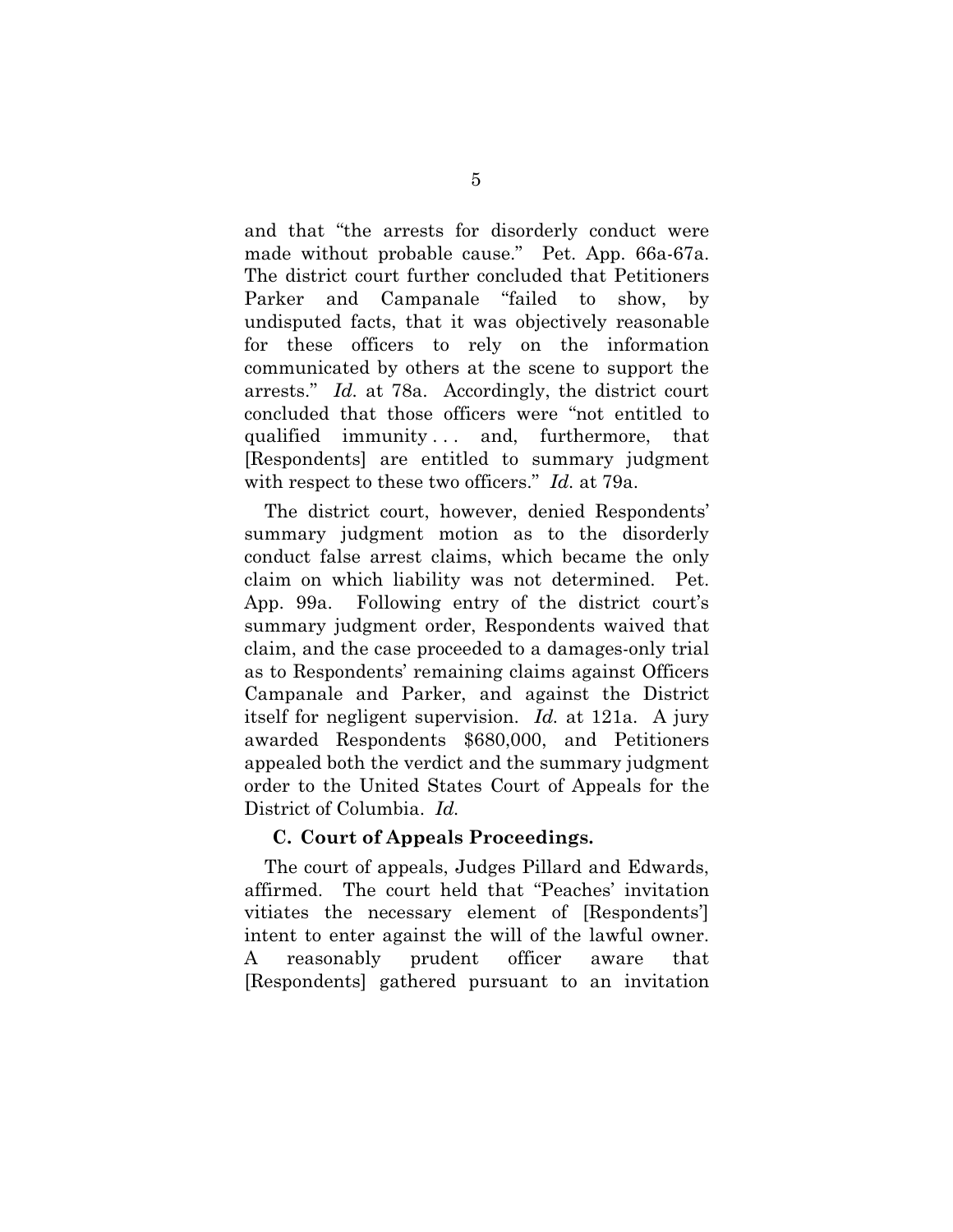from someone with apparent (if illusory) authority could not conclude that they had entered unlawfully." Pet. App. 11a. The court of appeals also affirmed the district court's denial of qualified immunity, finding that "[t]he controlling case law in this jurisdiction . . . made perfectly clear at the time of the events in this case that probable cause required some evidence that [Respondents] knew or should have known that they were entering against the will of the lawful owner." *Id.* at 24a. Finally, the court of appeals affirmed the district court's award of summary judgment to Respondents on their commonlaw negligent supervision claim against the District itself. *Id.* at 30a. Judge Brown dissented from the majority opinion. *Id.* at 32a.

Petitioners then petitioned for rehearing en banc, which the court of appeals denied. Pet. App. 104a. Judges Pillard and Edwards filed an opinion concurring in that denial, and Judge Kavanaugh, joined by Judges Henderson, Brown, and Griffith, filed an opinion dissenting from the denial of rehearing en banc. *Id.* at 105a, 116a. The dissent argued that the panel majority erred because the officers could reasonably have disbelieved Respondents' explanation "that they thought they had permission to use the house." *Id.* at 125a. In response, the concurrence expressed agreement "with virtually everything the dissent says about the law. Our disagreement is about the facts." *Id.* at 105a.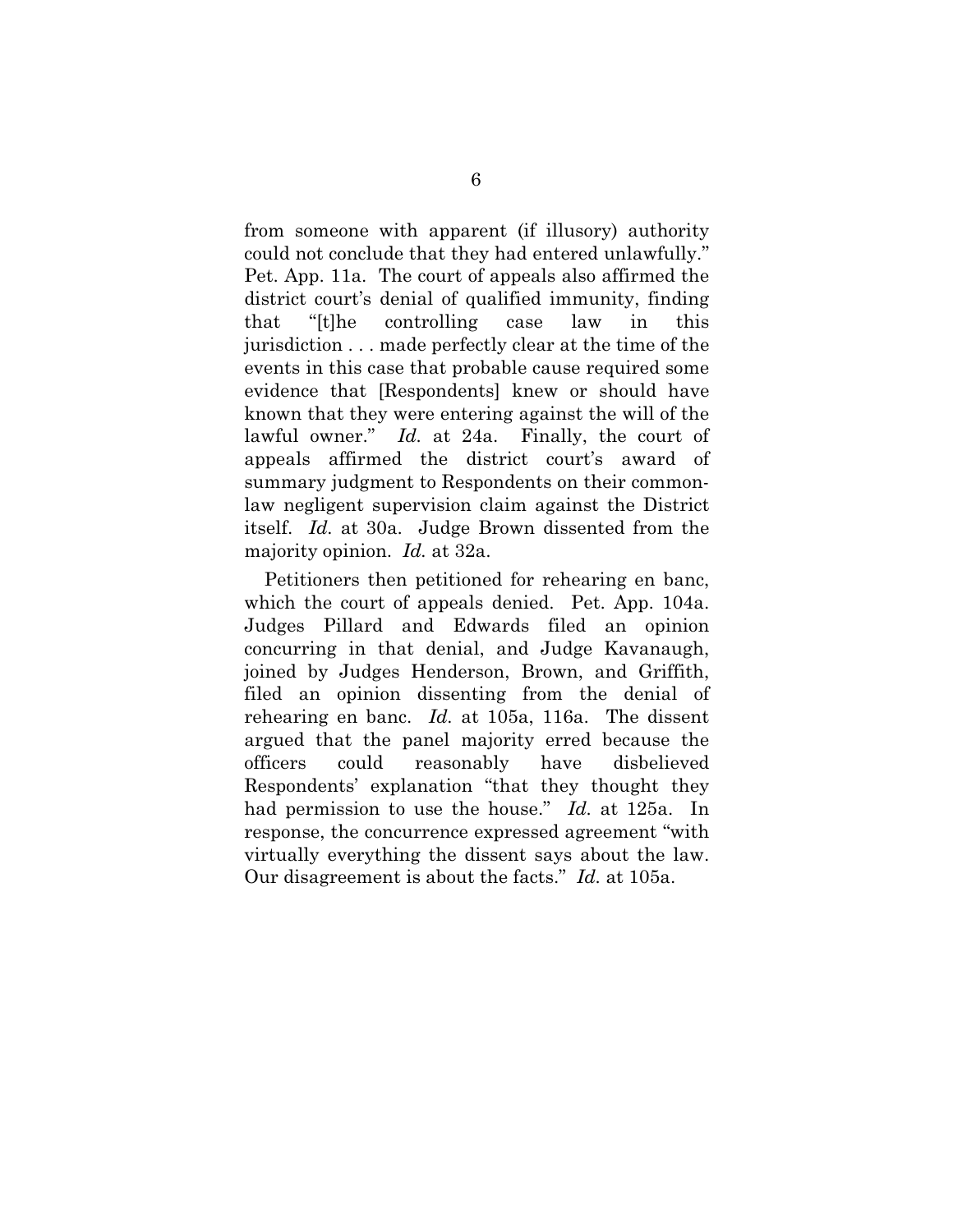### **REASONS FOR DENYING THE PETITION**

**I. PETITIONERS ASK THIS COURT TO ENGAGE IN MERE ERROR CORRECTION OF THE COURT OF APPEALS' FACTBOUND PROBABLE CAUSE DETERMINATION.**

### **A. The Court of Appeals Applied the Correct Probable Cause Standard.**

In determining that the officers lacked probable cause to arrest Respondents for unlawful entry, the court of appeals, like the district court before it, applied the well-established totality-of-thecircumstances test for probable cause. The petition misconstrues the D.C. Circuit's reasoning in an unpersuasive attempt to manufacture a circuit split—but none of the cases relied upon by Petitioners applied a different legal standard. Rather, they all applied the familiar probable cause standard to different facts.

<span id="page-16-1"></span><span id="page-16-0"></span>**1.** Under this Court's well-established Fourth Amendment jurisprudence, probable cause to arrest exists if "at the moment the arrest was made[,] the facts and circumstances within [the officers'] knowledge and of which they had reasonably trustworthy information were sufficient to warrant a prudent man in believing that" the suspects committed a crime. *Hunter v. Bryant*, 502 U.S. 224, 228 (1991) (quoting *Beck v. Ohio*, 379 U.S. 89, 91 (1964)). This standard "depends on the totality of the circumstances." *Maryland v. Pringle*, 540 U.S. 366, 371 (2003) (citations omitted). The touchstone of any probable cause analysis is whether there exists "a reasonable ground for belief of guilt." *Id.* (quoting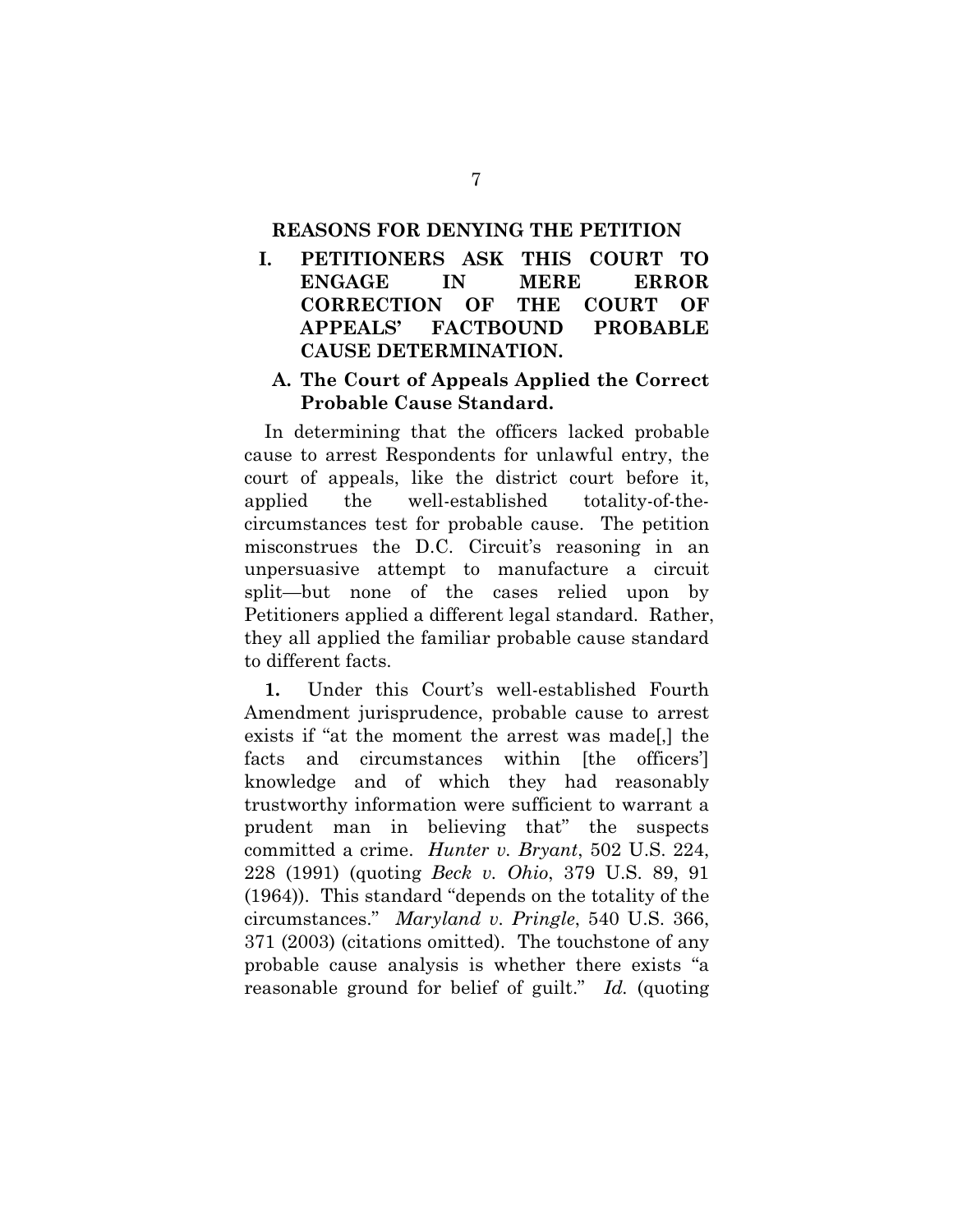<span id="page-17-4"></span>*Brinegar v. United States*, 338 U.S. 160, 175 (1949)). "[T]he belief of guilt must be particularized with respect to the person to be searched or seized." *Id.* (citing *Ybarra v. Illinois*, 444 U.S. 85, 91 (1979)). "[C]ommon rumor or report, suspicion, or even 'strong reason to suspect' [are] not adequate to support" an arrest. *Henry v. United States*, 361 U.S. 98, 101 (1959).

<span id="page-17-6"></span><span id="page-17-3"></span><span id="page-17-2"></span>The evidence necessary to support a finding of probable cause is less than what would be necessary to support a conviction. *See Illinois v. Gates*, 462 U.S. 213, 235 (1983). At the same time, however, because the evidence available to the arresting officers must support the conclusion that the suspect committed a crime, probable cause does not exist where there is no evidence establishing one of the elements of the offense. *See Williams v. City of Alexander, Ark.*, 772 F.3d 1307, 1312 (8th Cir. 2014) ("For probable cause to exist, there must be probable cause for all elements of the crime."); *United States v. Joseph*, 730 F.3d 336, 342 (3d Cir. 2013) ("To make an arrest based on probable cause, the arresting officer must have probable cause for each element of the offense."); *Beauchamp v. City of Noblesville, Ind.*, 320 F.3d 733, 745-46 (7th Cir. 2003) (probable cause to arrest exists "[o]nce an officer has established probable cause on every element of a crime").

<span id="page-17-5"></span><span id="page-17-1"></span><span id="page-17-0"></span>Importantly, the totality-of-the-circumstances test requires that "the whole picture" be taken into account. *Alabama v. White*, 496 U.S. 325, 330 (1990) (quoting *United States v. Cortez*, 449 U.S. 411, 417 (1981)). As the courts of appeals have consistently recognized, this means that facts showing that behavior is innocent must be considered and may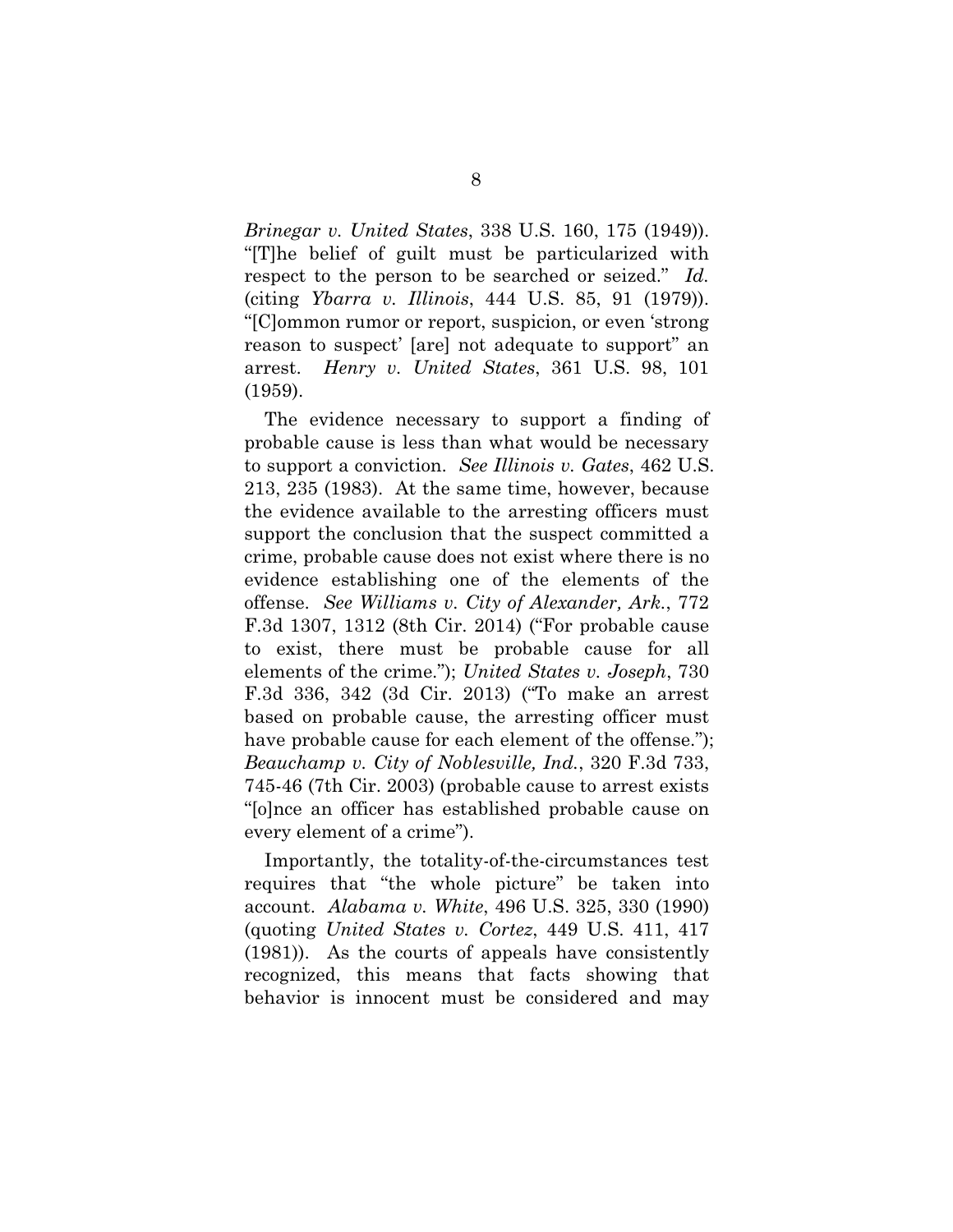<span id="page-18-4"></span><span id="page-18-3"></span><span id="page-18-2"></span>negate facts that, in isolation, would otherwise suggest guilt. Officers cannot "simply turn a blind eye toward potentially exculpatory evidence." *Logsdon v. Hains*, 492 F.3d 334, 341 (6th Cir. 2007) (citations omitted); *see also Garcia v. Does*, 779 F.3d 84, 93 (2d Cir. 2014) ("[P]robable cause may be defeated if the officer deliberately disregards facts *known to him* which establish justification") (citation omitted) (emphasis in original); *Ramirez v. City of Buena Park*, 560 F.3d 1012, 1023-24 (9th Cir. 2009) ("As a corollary of the rule that the police may rely on the totality of facts available to them in establishing probable cause, *they also may not disregard facts tending to dissipate probable cause*.") (emphasis added) (alteration omitted) (quoting *United States v. Lopez*, 482 F.3d 1067, 1073 (9th Cir. 2007)); *Bigford v. Taylor*, 834 F.2d 1213, 1218 (5th Cir. 1988) (same); *Baptiste v. J.C. Penney Co.*, 147 F.3d 1252, 1259 (10th Cir. 1998) ("While officers may weigh the credibility of witnesses in making a probable cause determination, *they may not ignore available and undisputed facts*.") (emphasis added).

<span id="page-18-1"></span><span id="page-18-0"></span>**2.** The D.C. Circuit faithfully applied this familiar probable cause standard. The court began by noting that "[a]n arrest is supported by probable cause if, 'at the moment the arrest was made, . . . the facts and circumstances within [the arresting officers'] knowledge and of which they had reasonably trustworthy information were sufficient to warrant a prudent man in believing' that the suspect has committed or is committing a crime." Pet. App. 8a (quoting *Beck*, 379 U.S. at 91). The court noted that it must "'giv[e] due weight to the inferences drawn by the officers." *Id.* (quoting *Ornelas v. United States*,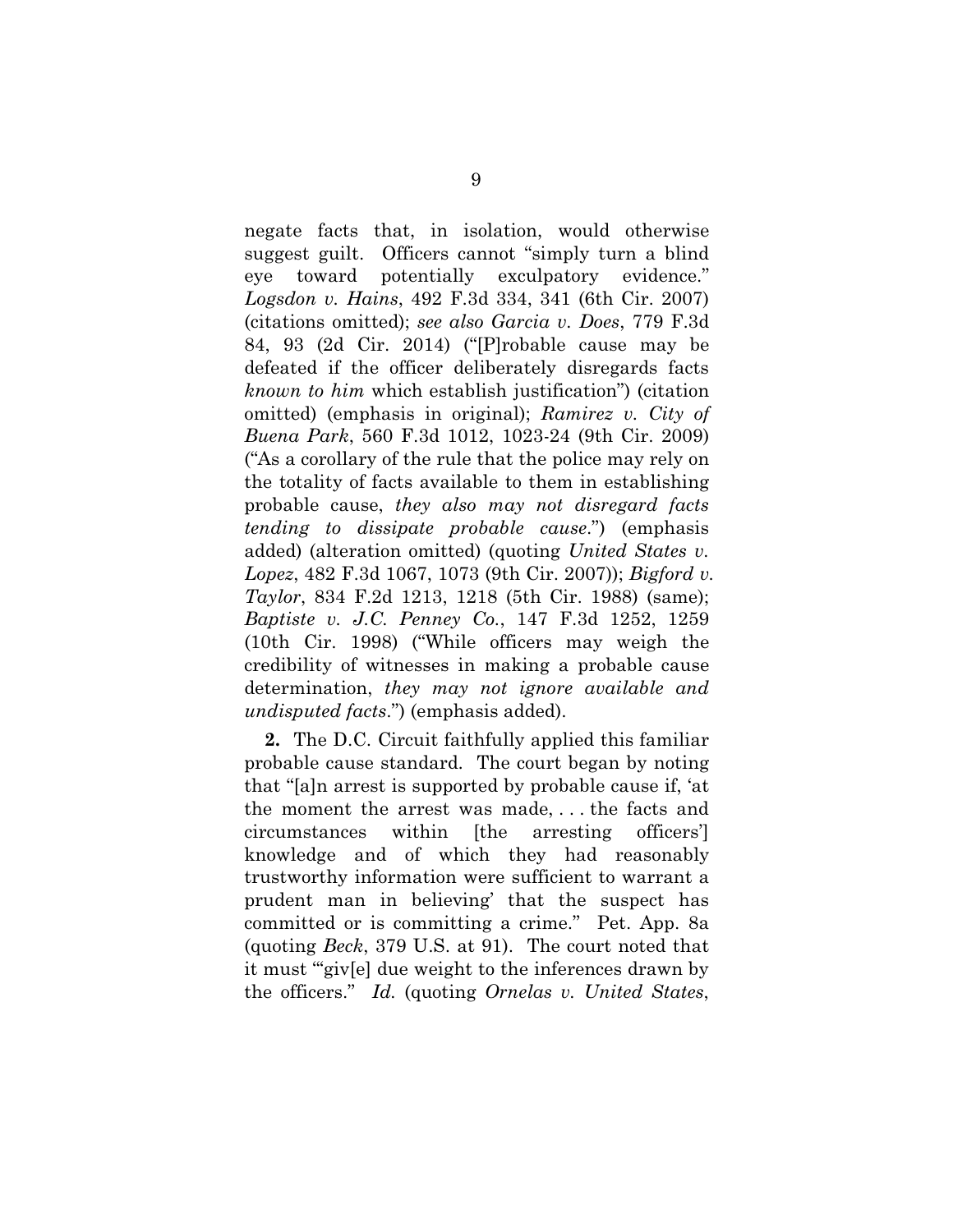517 U.S. 690, 697, 699 (1996)). And it noted that while "[p]robable cause 'does not require the same type of specific evidence of each element of the offense as would be needed to support a conviction[,]' . . . the police cannot establish probable cause without at least *some* evidence supporting the elements of a particular offense, including the requisite mental state." *Id.* at 9a-10a (quoting *Adams v. Williams*, 407 U.S. 143, 149 (1972)).

In keeping with these principles, the court of appeals recognized that under D.C. law, officers who make an arrest for unlawful entry "must have reasonable grounds to believe" that the suspects knew or should have known that they entered against the owner's express will. Pet. App. 10a (quoting *Carr v. District of Columbia*, 587 F.3d 401, 410-11 (D.C. Cir. 2009)). The court therefore examined "whether a reasonable officer with the information that the officers had at the time of the arrests could have concluded that Plaintiffs knew or should have known that they had entered the house 'against the will of the lawful occupant or of the person lawfully in charge thereof,' and intended to act in the face of that knowledge." *Id.* at 9a (quoting D.C. Code § 22-3302). In holding that a reasonable officer could not have so concluded, the court observed that: (1) Respondents uniformly stated that they had been invited to a party at the house; (2) the officers had uncontroverted statements from both Peaches and another attendee that Peaches told Respondents they could be there; and (3) the owner of the home was negotiating a lease with Peaches. *Id.* at 10a. In short, "[a] reasonably prudent officer aware that [Respondents] gathered pursuant to an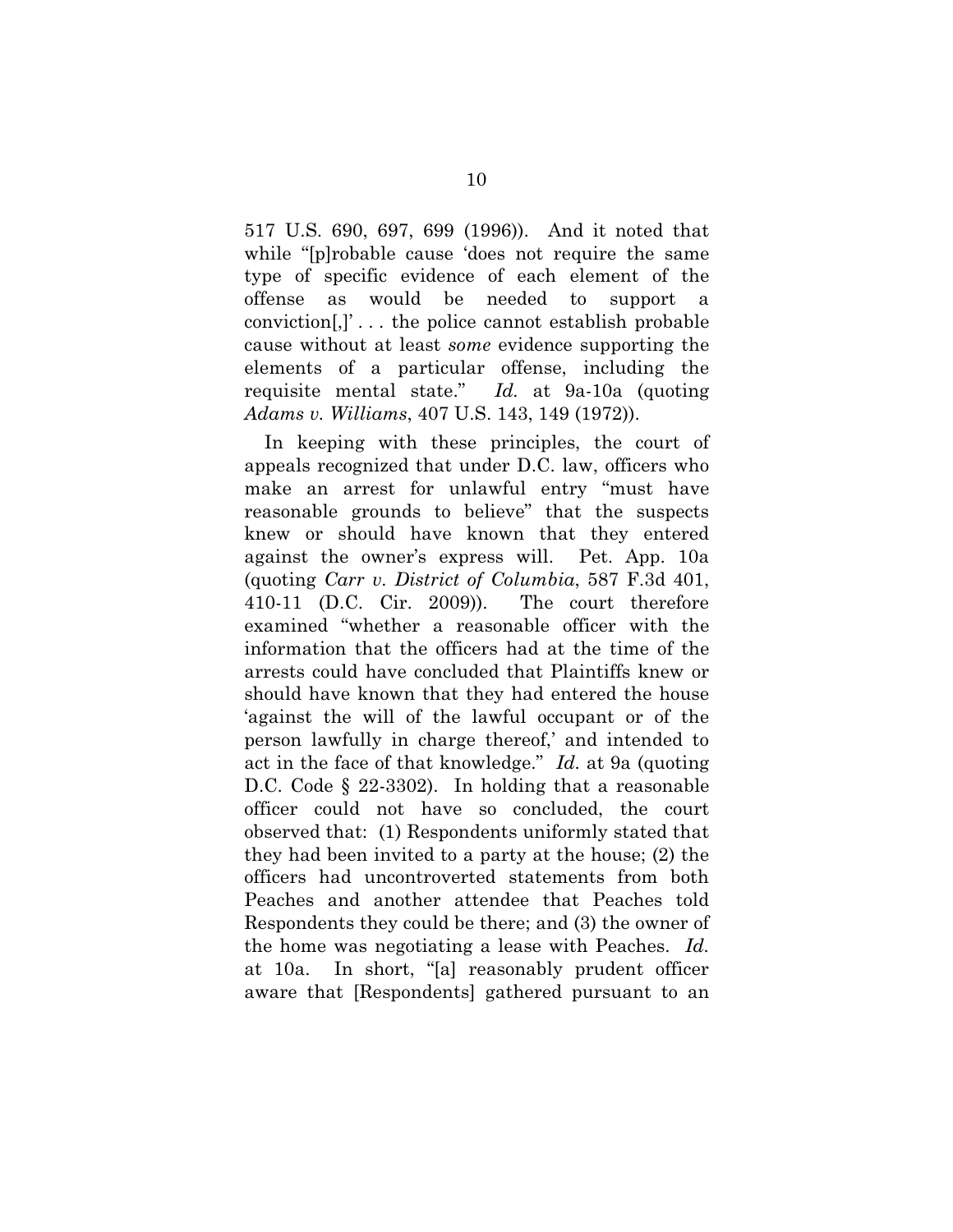invitation from someone with apparent (if illusory) authority could not conclude that they had entered unlawfully." *Id.* at 11a.

Nothing about the court of appeals' analysis departed from the well-worn totality-of-thecircumstances test established by this Court and applied over decades by lower courts. Petitioners claim the court of appeals created a "heightened" probable cause requirement by ruling that officers *must* accept a suspect's claim of an innocent state of mind even when there is reason to doubt the credibility of the claim. Pet. 11. But the court of appeals expressly *rejected* that rule, holding that "if the facts of which officers are aware and the reasonable inferences that arise from those facts cast doubt on a suspect's story, officers need not credit the suspect." Pet. App. 105a. The court simply found that on the facts of this case, all of the evidence available to the arresting officers indicated that Respondents had "gathered pursuant to an invitation from someone with apparent (if illusory) authority" and therefore did not possess the requisite mental state for unlawful entry under District of Columbia law. *Id.* at 6a. This is entirely consistent with this Court's totality-of-the-circumstances test and the requirement that a suspect cannot be arrested if there is insufficient evidence supporting an element of the offense.

**3.** Petitioners attempt to manufacture a division of authority by citing a number of supposedly analogous cases where other courts have found that probable cause for arrest existed despite a suspect's innocent explanation for his or her conduct. All of the cases upon which Petitioners rely, however, involved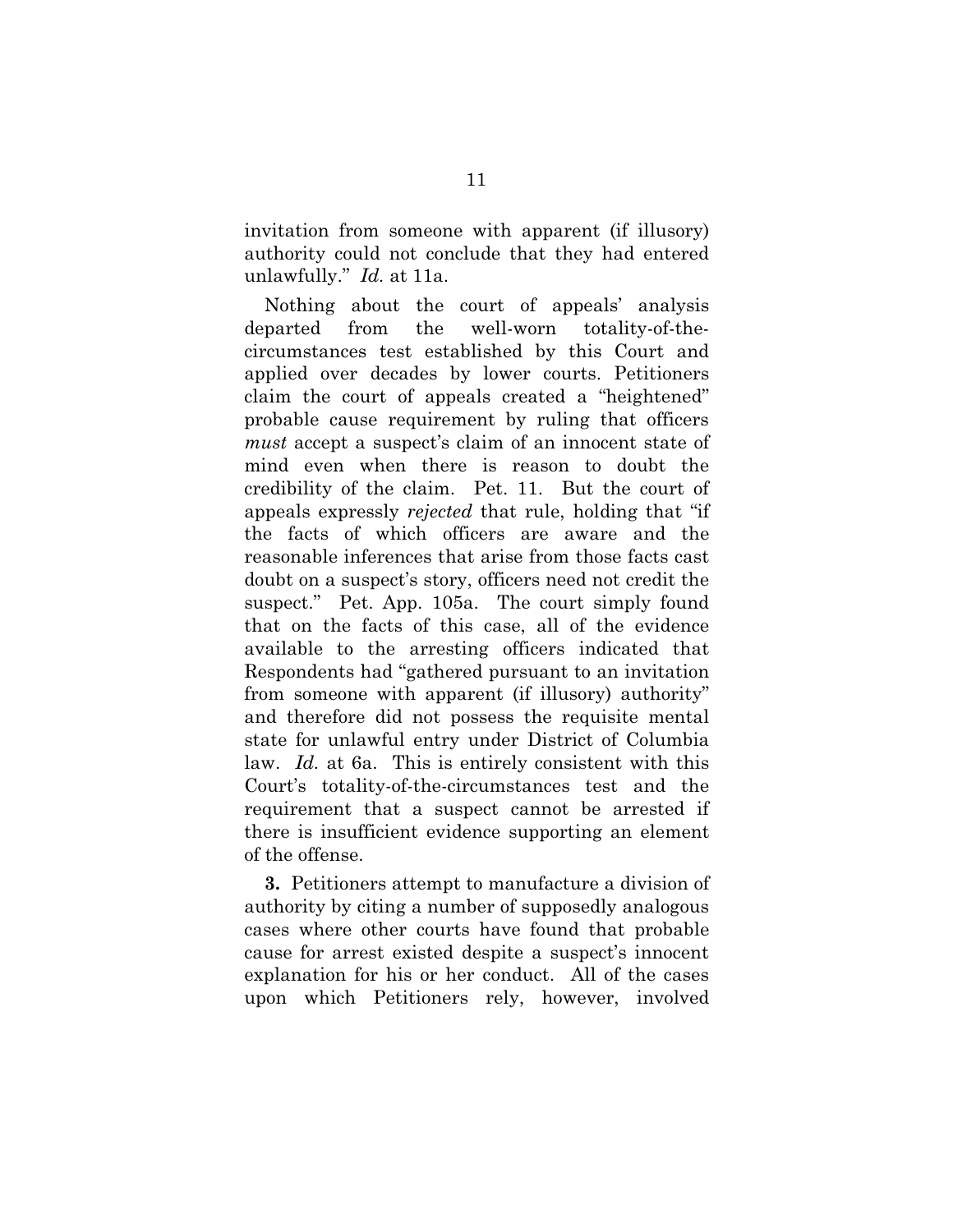application of the same probable cause standard to distinguishable facts. Specifically, Petitioners' cited cases all involved suspects whose credibility was undermined by significant circumstantial evidence of guilt and who lacked corroborating evidence supporting their proffered innocent explanation. *None* of Petitioners' cited cases involve circumstances similar to those presented here, where the suspects' consistent statements negating the requisite mens rea were independently corroborated at the scene. Petitioners' cases merely demonstrate that probable cause determinations—in keeping with the totalityof-the-circumstances test—turn on the particular facts of each case.

<span id="page-21-0"></span>For example, in *Finigan v. Marshall*, 574 F.3d 57 (2d Cir. 2009), the suspect was arrested after using a locksmith to access her former home. *Id.* at 59. The suspect entered the home without her separated husband's consent or knowledge, but told authorities that "her divorce attorney told her she could do so." Id. at 60. Given the suspect's surreptitious entry into the house, that a report of burglary at the address had been made, that the husband had changed the locks, and that New York law prohibits a titled spouse from entering a residence without the resident spouse's permission, the Second Circuit reasonably concluded the officer had valid grounds for believing the suspect had committed a crime. *See id.* at 62-63 ("[U]nder New York law, a non-resident spouse who is a titled owner of a house and enters without the permission of the resident spouse may be convicted of burglarizing his or her own property.") (citations omitted).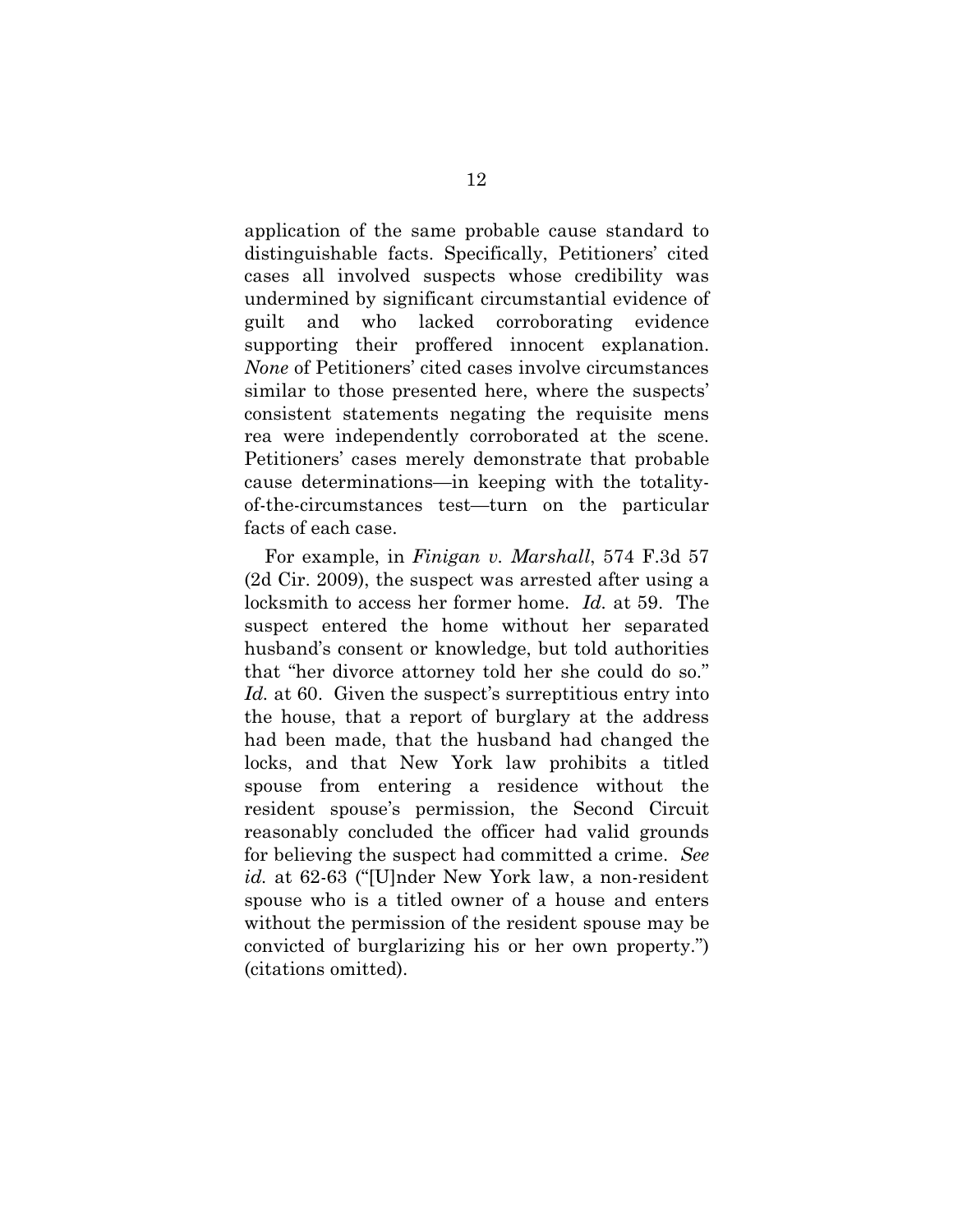<span id="page-22-4"></span>In *Wright v. City of Philadelphia*, 409 F.3d 595 (3d Cir. 2005), the Third Circuit found probable cause for police to arrest a suspect who broke a window to enter a house even though the suspect claimed she entered the residence to "retrieve her clothes and evidence of" a sexual assault. *Id.* at 603. There, however, the police were entitled to disbelieve the suspect's explanation because the retrieved items "were unlikely to help the police identify her attackers," and because she turned over the evidence "only after her mother alerted the police as to her possession of them." *Id.* Accordingly, the police officers' belief "was not unreasonable in light of the information the officers possessed at the time." *Id. Wright* thus differs from the present situation in that there were facts on the ground contravening the suspect's proffered explanation, and like *Finigan*, there was no independent corroboration of the suspect's intent.

<span id="page-22-3"></span><span id="page-22-2"></span><span id="page-22-1"></span><span id="page-22-0"></span>Petitioners' remaining cases are all of a piece. Each contains similar distinctions—either the officers knew facts at the time of the arrest that contravened the suspect's proffered intent, or there was a lack of corroborating evidence of such intent, or both. *See State v. Newcomb*, 20 A.3d 881 (N.H. 2011) (suspect's innocent explanation for unlawful trespass was not supported by corroborating evidence, and explanation belied by nervous appearance and by actions inconsistent with innocent intent); *Criss v. Kent*, 867 F.2d 259 (6th Cir. 1988) (suspect's innocent explanation for receipt of stolen street sign was not supported by corroborating evidence and belied by the nature of the property); *Marks v. Carmody*, 234 F.3d 1006 (7th Cir. 2000) (suspect's proffered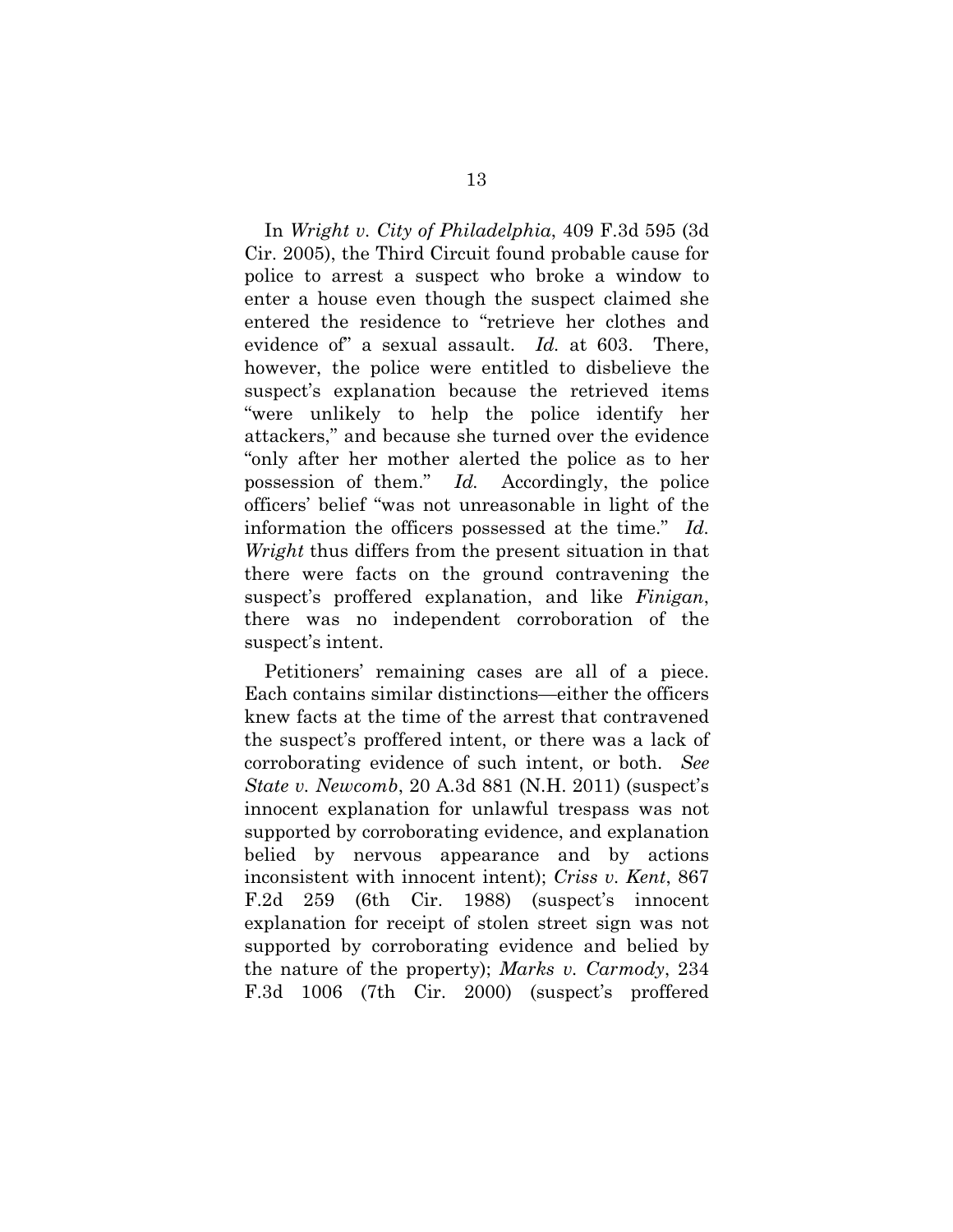<span id="page-23-4"></span><span id="page-23-3"></span>explanation for why he wrote a bad check was not supported by any other evidence); *Royster v. Nichols*, 698 F.3d 681 (8th Cir. 2012) (officer entitled to disregard suspect's stated reason for refusing payment where other witnesses disputed the explanation); *Sennett v. United States*, 667 F.3d 531, 536 (4th Cir. 2012) (photojournalist's innocent explanation for why she was at the scene of a criminal protest was both belied by other facts and not corroborated by other evidence); *Ramirez*, 560 F.3d at 1023-24 (police entitled to disregard suspect's innocent explanation where other facts, such as suspect's pulse rate and failures on sobriety field tests, belied explanation).

<span id="page-23-5"></span><span id="page-23-2"></span><span id="page-23-1"></span><span id="page-23-0"></span>Nor, contrary to Petitioners' claims, is there any conflict between the rule applied by the D.C. Circuit and the rule applied by the District of Columbia Court of Appeals. *See* Pet. 16. Petitioners' cited cases all apply the same probable cause standard to distinguishable facts—specifically, to circumstances in which the suspects' innocent explanations were uncorroborated or unknown to the police at the time of the arrest. *See Tillman v. Wash. Metro. Area Transit Auth.*, 695 A.2d 94, 96 (D.C. 1997) (although alleged fare-skipper offered an innocent explanation, it was uncorroborated and he became agitated when confronted by police); *Nichols v. Woodward & Lothrop, Inc.*, 322 A.2d 283, 285 n.2, 286 n.6 (D.C. 1974) (arresting officer did not know, at the time of the arrest, of the evidence corroborating the suspect's explanation); *Prieto v. May Dep't Stores Co.*, 216 A.2d 577, 578 (D.C. 1966) (alleged shoplifter's explanation that she had "forgotten" that she had the stolen merchandise was uncorroborated).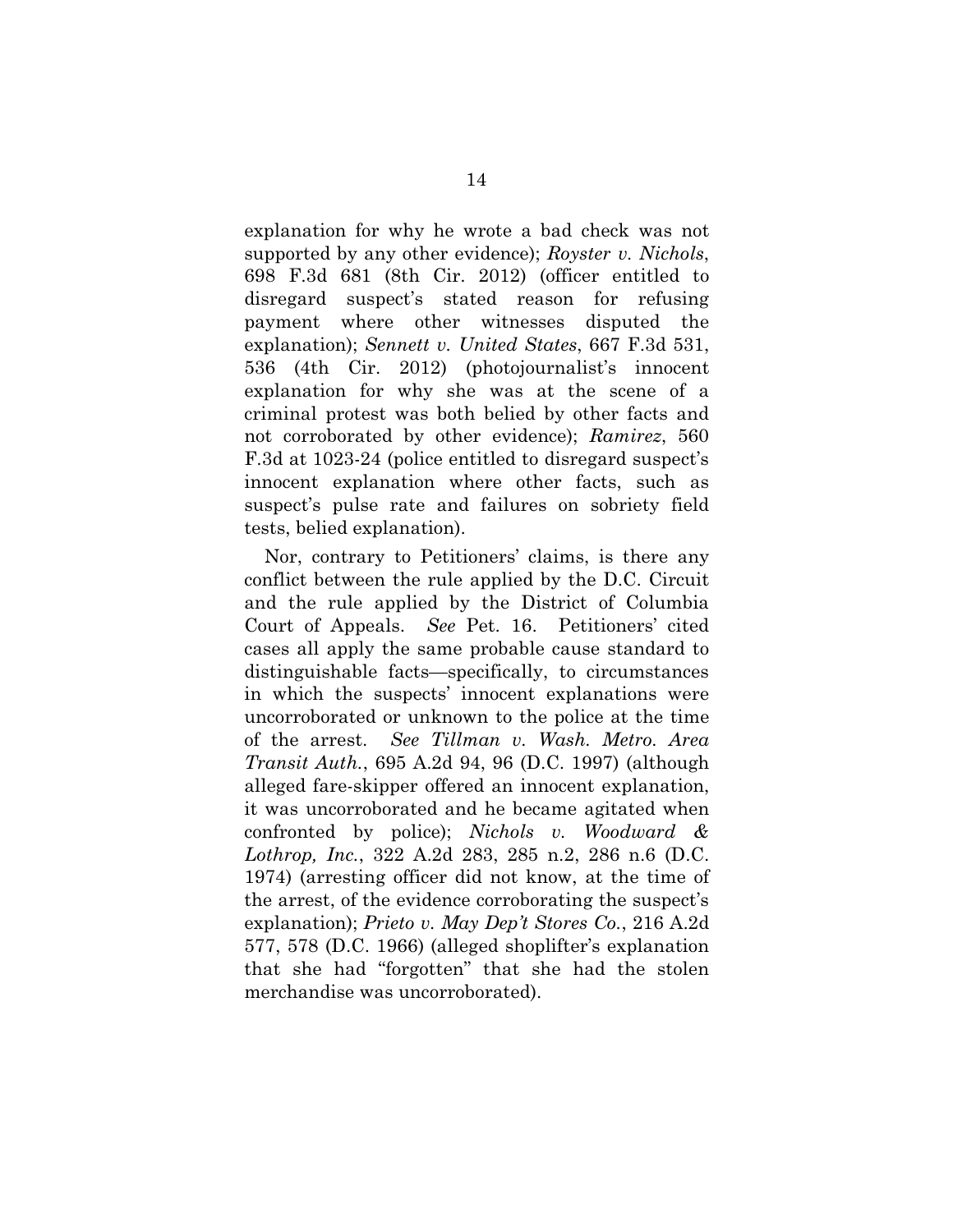<span id="page-24-1"></span>In sum, the petition does not identify precedent from any other court "in conflict" with the decision below "on the same important matter." S. Ct. R. 10(a). Like the dissenting opinion below, Petitioners merely disagree with the panel majority over whether the officers were presented with sufficient circumstantial evidence to overcome Respondents' proffered explanation for their presence and the evidence corroborating it. As the majority put it, "[o]ur disagreement … comes down to our casespecific assessment of the circumstantial evidence in the record." Pet. App. 113a; *see also id.* at 105a ("The panel agrees with virtually everything the dissent says about the law. Our disagreement is about the facts."). Nothing in the petition for certiorari warrants this Court's review of that fact-bound determination.

**4.** If anything, it is Petitioners who seek to distort the probable cause standard. They effectively argue for a rule that arresting officers are permitted to ignore exculpatory evidence that is known to them. Under Petitioners' view, officers should always be able to claim that their "experience" and "judgment" establishes that a suspect who proffers an innocent explanation is lying so that probable cause for arrest exists—even where the innocent explanation is corroborated by the available evidence and no contrary evidence exists. Pet. 23-24. But that is inconsistent with the approach to probable cause established by this Court.

<span id="page-24-0"></span>"In applying [the probable cause] test, [this Court] ha<sup>[s]</sup> consistently eschewed bright-line rules, instead emphasizing the fact-specific nature of the reasonableness inquiry." *Ohio v. Robinette*, 519 U.S.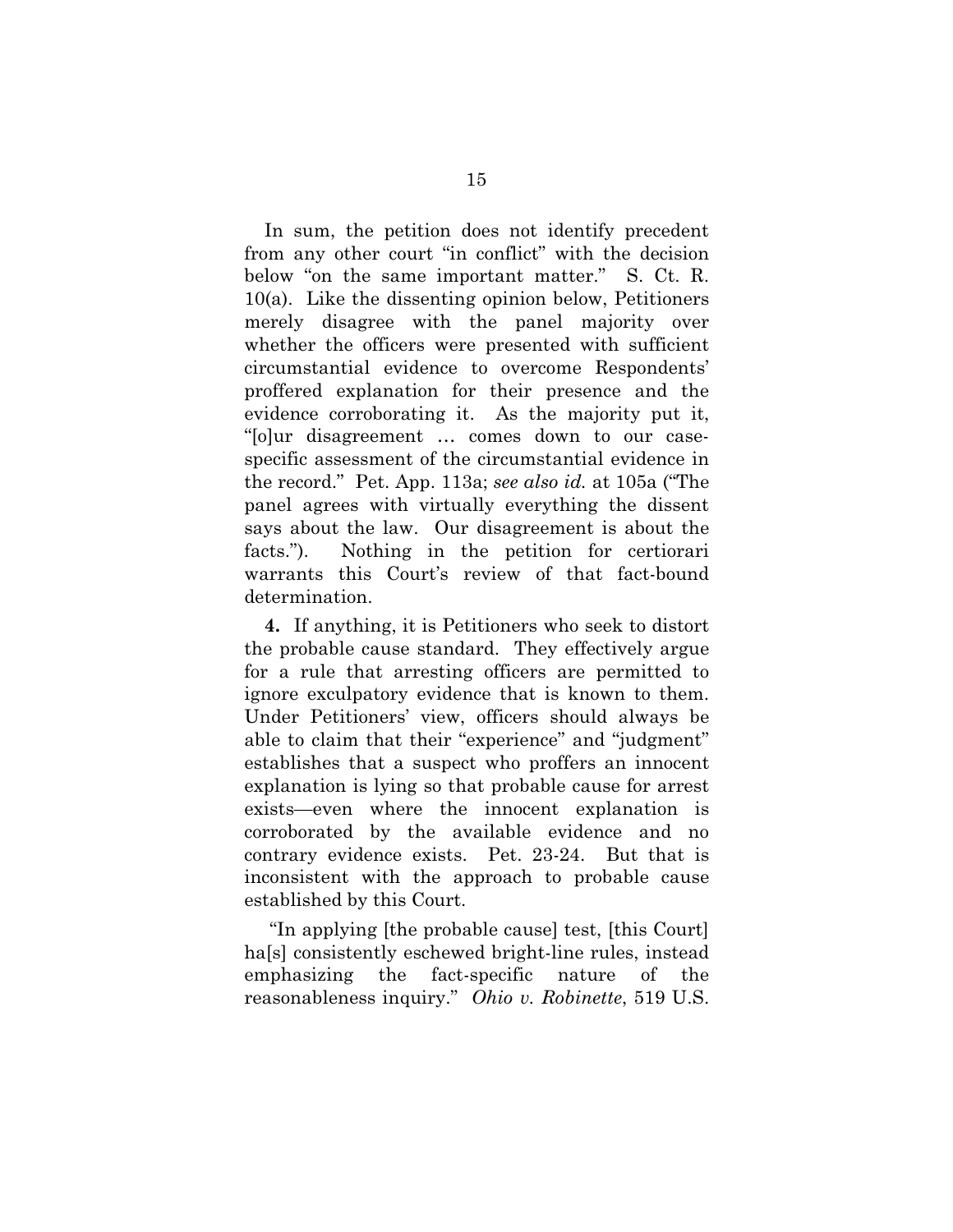33, 39 (1996). Just as it would have been improper for the court of appeals to hold—which it did not that suspects' innocent explanations must always be *believed*, it would be improper to hold that police may always *discredit* suspects' innocent explanations even when those explanations are corroborated by other available evidence. Such an approach would not only establish a bright-line rule, contrary to this Court's precedents, it would give police license to arrest citizens engaged in innocent conduct and then justify the arrest after the fact through the bare assertion that they found the suspect not to be "credible."

**B. The Court of Appeals' Determination That There Was No Probable Cause Was Correct; In Any Event, Petitioners Do No More Than Challenge the Application of Settled Law to the Facts of This Case.**

Lacking any genuine discrepancy between the court of appeals' decision in this case and precedent from other circuits, Petitioners urge the Court to reverse the D.C. Circuit because they had probable cause to arrest under the facts. Pet. 17-22. Even putting aside the fact that this Court does not generally expend its resources to engage in error correction, the court of appeals correctly determined that Petitioners did not possess the necessary probable cause to arrest Respondents for unlawful entry.

At the time of the arrest, D.C. law made it a misdemeanor for a person "without lawful authority" to "enter, or attempt to enter, any public or private dwelling, building, or other property . . . against the will of the lawful occupant or of the person lawfully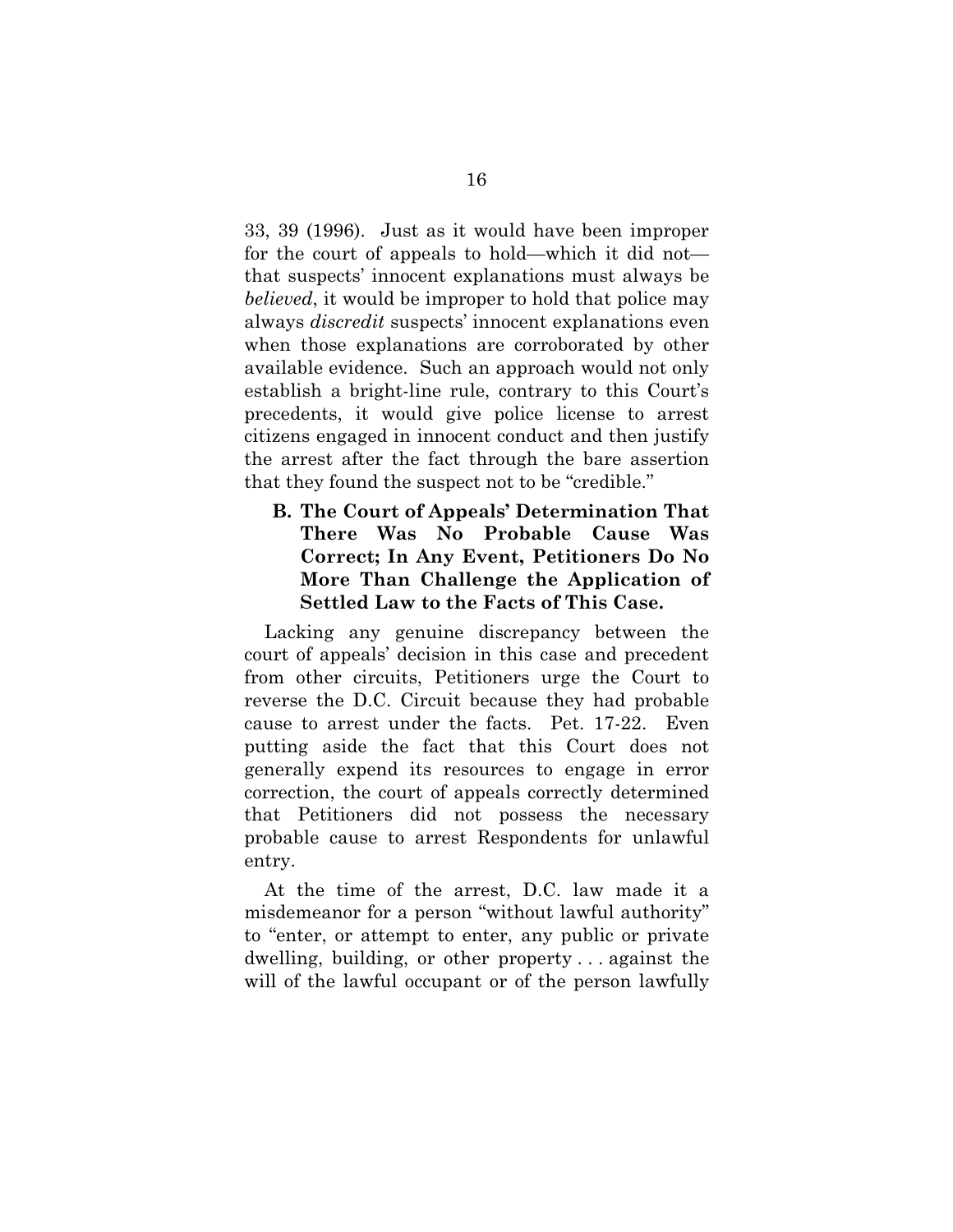<span id="page-26-4"></span>in charge thereof." D.C. Code § 22-3302 (2008)[.1](#page-26-5) To establish a violation of the statute, the government must prove that "(1) the accused entered or attempted to enter public or private premises or property; (2) he did so without lawful authority; (3) he did so against the express will of the lawful occupant or owner; and (4) general intent to enter." *Culp v. United States*, 486 A.2d 1174, 1176 (D.C. 1985). To satisfy the requisite mental state, the government must prove "that a defendant knew or should have known that his entry was unwanted." *Ortberg v. United States*, 81 A.3d 303, 308 (D.C. 2013).

<span id="page-26-3"></span><span id="page-26-1"></span><span id="page-26-0"></span>The court of appeals recognized that the quantum of proof needed to sustain probable cause is less than to succeed at trial, but correctly held that "the police cannot establish probable cause without at least *some* evidence supporting the elements of a particular offense, including the requisite mental state." Pet. App. 9a-10a; *see United States v. Christian*, 187 F.3d 663, 667 (D.C. Cir. 1999) (holding that officers lacked probable cause to arrest suspect for possessing dagger with intent to use unlawfully "[g]iven the possibility of a lawful purpose, and the absence of any evidence whatsoever that [the suspect] possessed the knife for an unlawful one"); *cf. Paff v. Kaltenbach*, 204 F.3d 425, 437 (3d Cir. 2000) (to have probable cause on mens rea element of trespass offense, officer must obtain "information supporting a conclusion that the potential defendant in a trespass case was <u>.</u>

<span id="page-26-5"></span><span id="page-26-2"></span><sup>1</sup> D.C.'s unlawful entry statute has since been amended. *See* D.C. Code § 22-3302. The court of appeals considered the previous version of the statute in conducting its analysis. Pet. App. 9a n.3.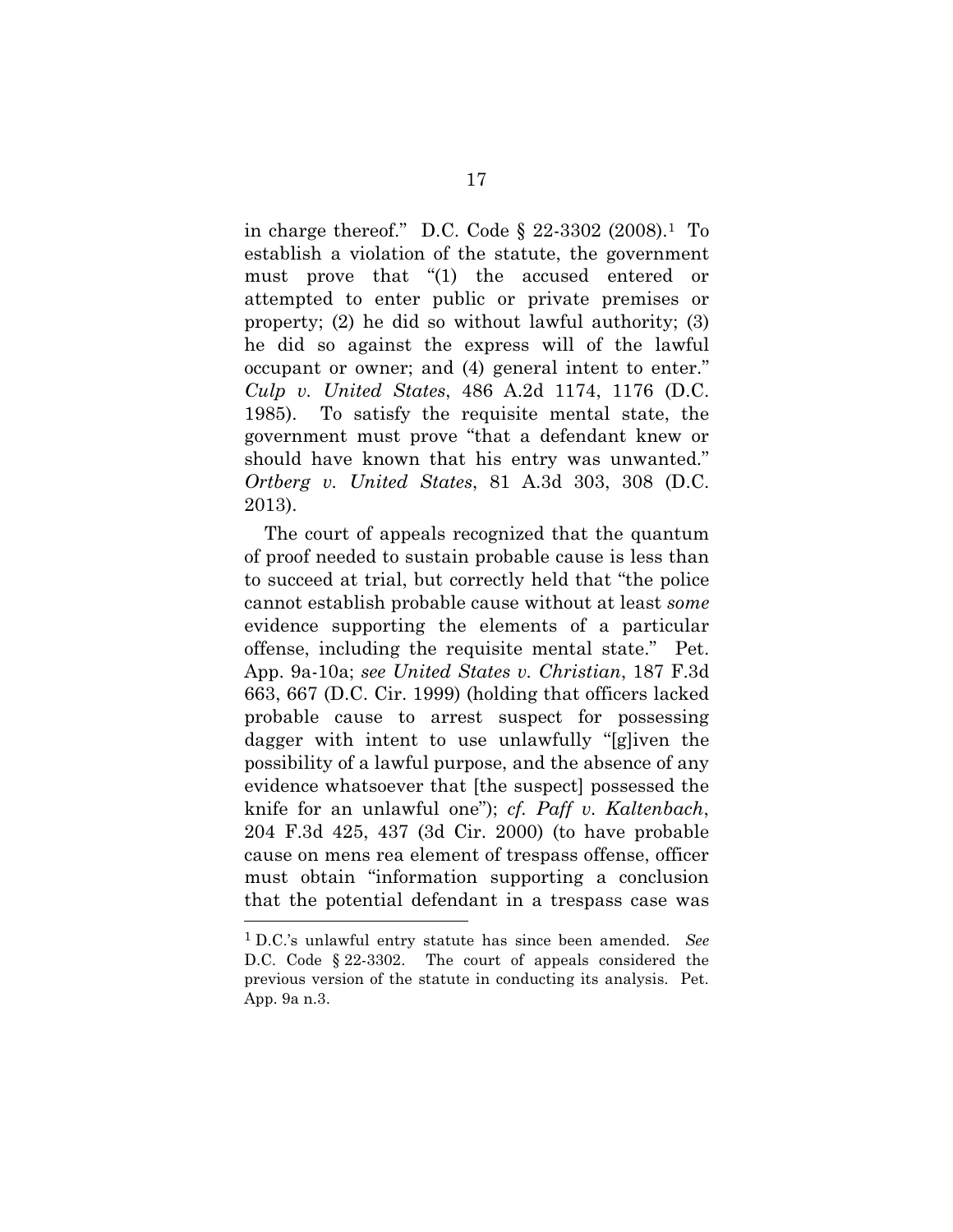not licensed or privileged and that he was so advised by the custodian of the property").

Petitioners lacked any evidence that Respondents intended to enter the house without lawful authority. Respondents uniformly stated that Peaches had invited them to a party at the house, and Peaches confirmed that understanding. Based on these facts, "[m]ultiple officers on the scene testified that they did not observe anything leading them to believe that [Respondents] had any reason to think they lacked the right to be in the house." Pet. App. 12a n.4. This was not a situation where the suspects provided conflicting accounts, or where there was any indication that Respondents made up their explanations; rather, it was a situation where arresting officers refused to consider corroborated, exculpatory evidence because they believed (erroneously) that intent is not an element of the crime.

In the courts below, Petitioners argued that Respondents' Fourth Amendment claim failed because social guests cannot challenge constitutional violations relating to seizures of their persons (Pet. App, 75a), because Petitioners were entitled to arrest on a showing less than probable cause (*id.* at 75a n.14), and because Respondents' bona fide belief that they had permission to enter the house is relevant only as a defense to a criminal prosecution (Pet. App. 10a-11a). Abandoning those meritless arguments, Petitioners now seek reversal on the sole ground that a reasonable officer could have disbelieved Respondents (even if Petitioners did not do so here).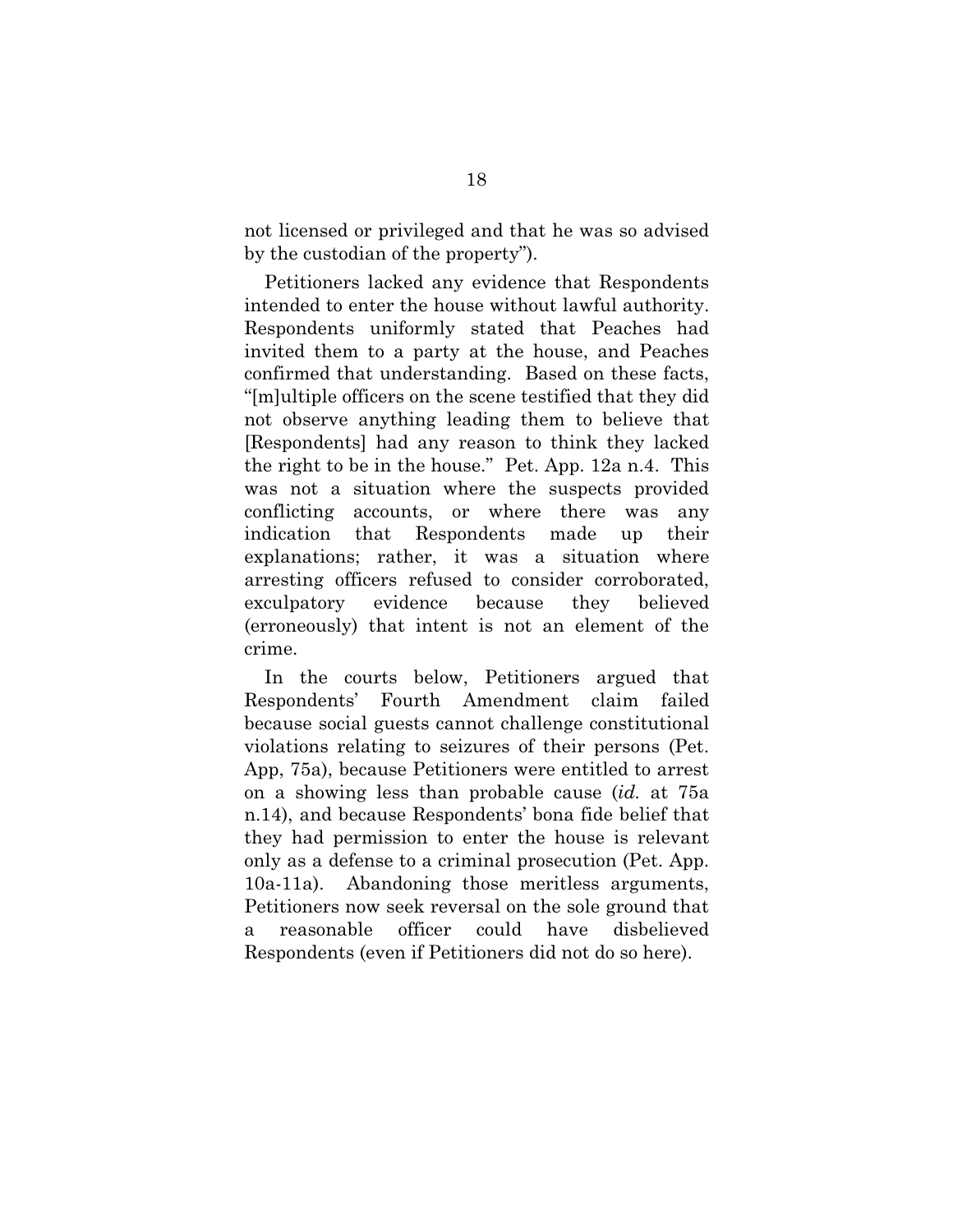<span id="page-28-0"></span>Petitioners' factual arguments fail. Although innocent activity may form the basis of a probable cause finding, the requisite "degree of suspicion" to do so is missing in the present case. *Gates*, 462 U.S. at 243 n.13. Thus, Petitioners point to several facts that purportedly "discredited" Respondents' claim of a bona fide invitation. Pet. 17-18. Yet none of the evidence on which Petitioners rely indicates that Respondents entered the house against the will of the lawful owner.

*First*, Petitioners contend Respondents "were in a vacant home late at night." Pet. 17. Under D.C. law, however, the presence of a person in a vacant dwelling is not *prima facie* evidence that entry into the building was against the will of the owner unless the property is "boarded up or otherwise secured in a manner that conveys that it is vacant and not to be entered." Pet. App. 65a (quoting D.C. Code § 22-  $3302(a)(1)$   $(2007)$ ). In any event, the district court reasonably concluded that the house was not "vacant," *i.e.*, "completely empty." *Vacant*, BLACK'S LAW DICTIONARY (10th ed. 2014). "[I]t is undisputed that the electricity was working, the property contained a mattress, candles, chairs, food, and the bathrooms were functional." Pet. App. 65a; *see also id.* at 16a ("[T]here is nothing in the record suggesting that the condition of the house . . . should have alerted [Respondents] that they were unwelcome").

*Second*, Petitioners contend Respondents were engaged in "illicit behavior." Pet. 17. Because the officers uniformly testified that they did not observe illegal activity (Pet. App. 15a), Petitioners must mean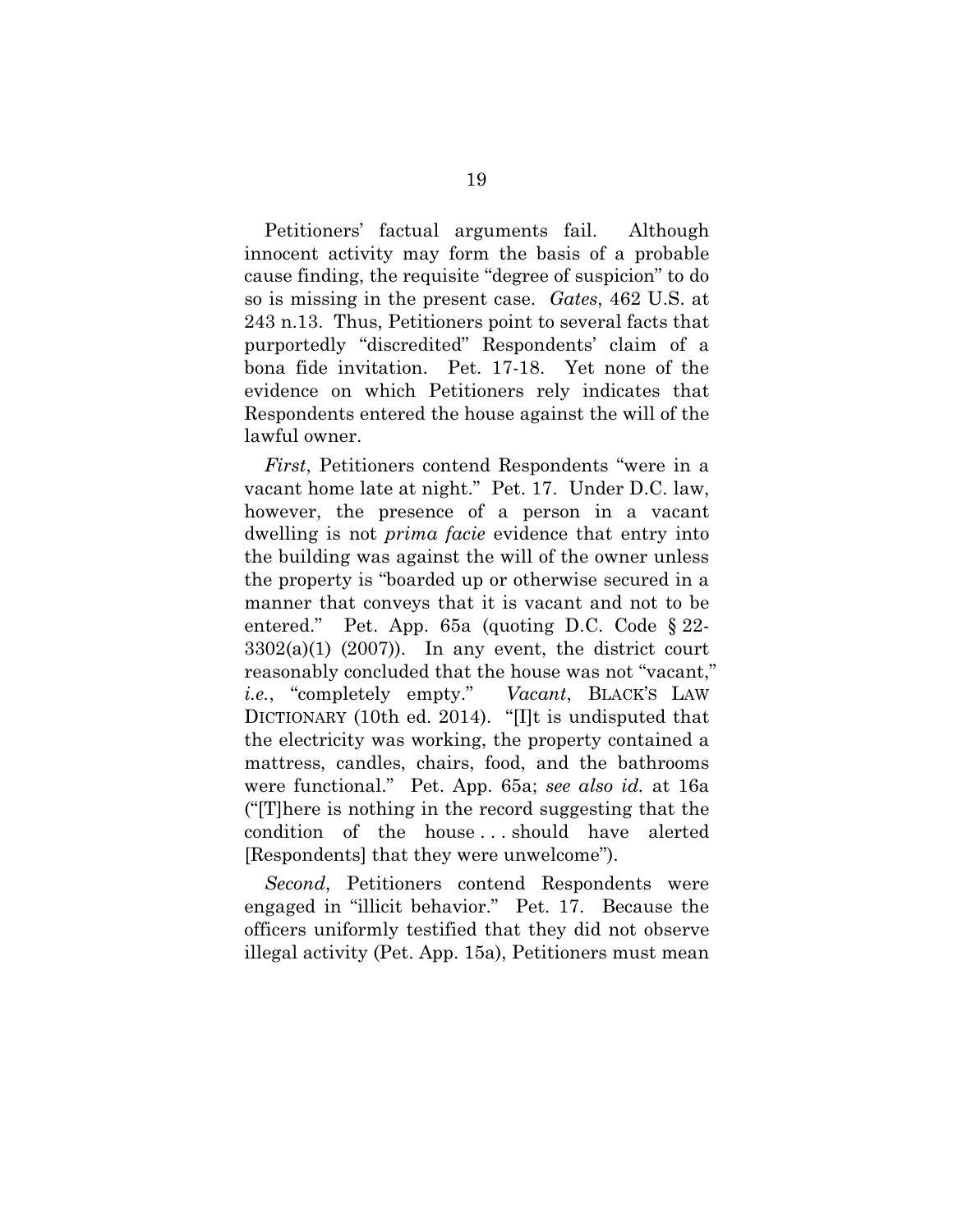<span id="page-29-1"></span>"illicit" in its alternative sense of "improper."[2](#page-29-2) *Illicit*, BLACK'S LAW DICTIONARY (10th ed. 2014). But regardless of whether Petitioners' moral sensibilities are offended by the presence of "scantily dressed" women, the officers' observations provided no reason to doubt Respondents' explanation of lawful entry. Certainly, common sense does not suggest, and Petitioners proffered no evidence establishing, that trespassers are more likely to attend parties involving exotic dancing than non-trespassers.

*Third*, Petitioners suggest Respondents could be disbelieved because an unidentified number of partygoers told officers they were present for a birthday party whereas others claimed it was a bachelor party (as Peaches reported). Pet. 17; *see*  Joint App'x 372. As an initial matter, the testimony upon which Petitioners rely was introduced at the trial on damages—*after* the district court decided Respondents' summary judgment motion—and therefore cannot be relied upon to cast doubt on the district court's liability determination. *See, e.g.*, *Griffin v. Sirva Inc.*, No. 15-1307, --- F.3d ---, 2016 WL 4524466, at \*3 (2d Cir. Aug. 30, 2016) (collecting cases holding that district court's grant of summary judgment must be examined independently of evidence presented at trial). There was no evidence in the summary judgment record that any of the partygoers told police they were present for a birthday party:

<span id="page-29-0"></span>• Respondents uniformly testified that they were at the home for a bachelor party. *See* 

1

<span id="page-29-2"></span><sup>2</sup> Officers testified that they neither found illegal drugs in the home, nor observed any drug-related activity. Pet. App. 4a n.1.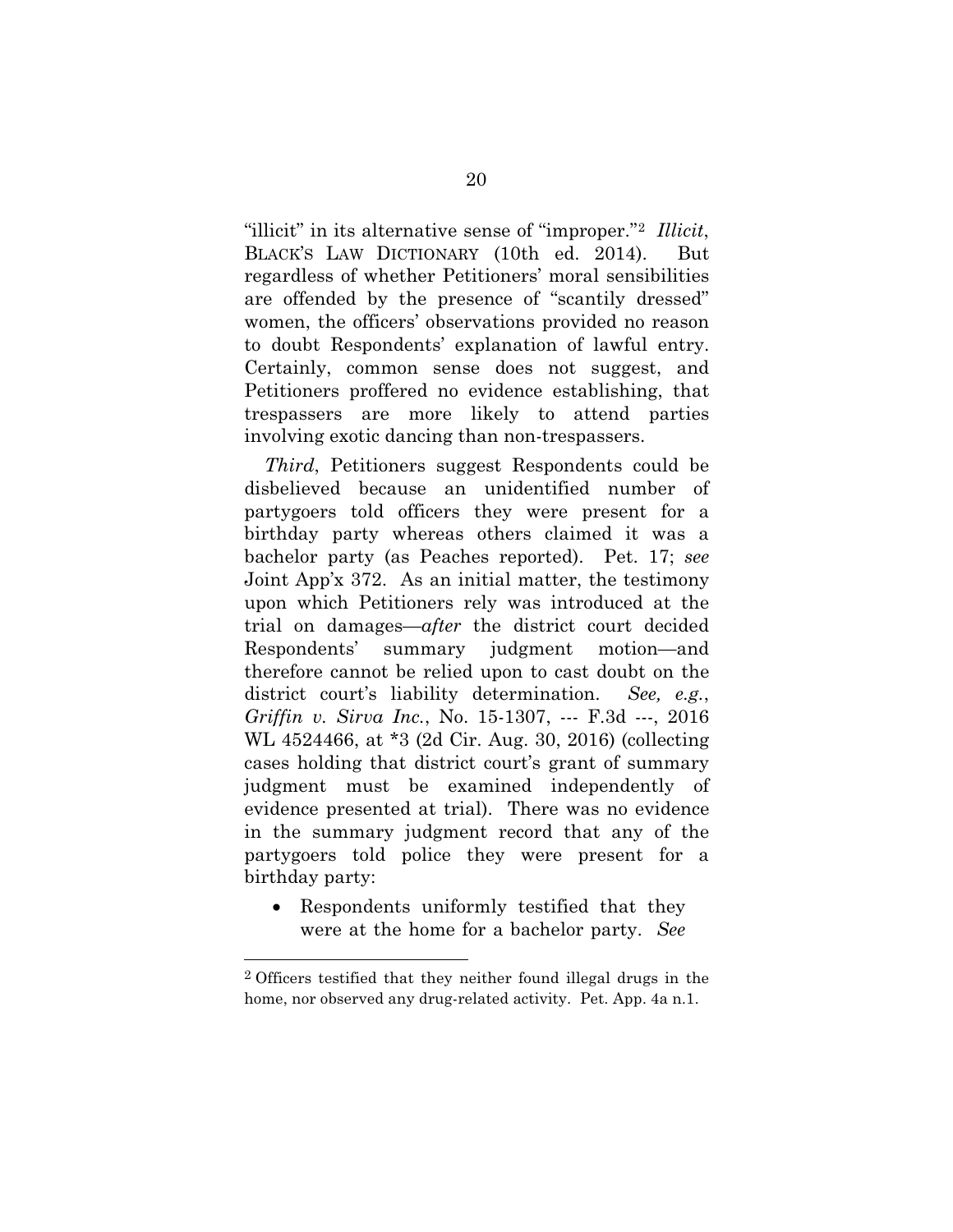Hunt Dep., Dist. Ct. Doc. No. 25-2, at 3 (Jan. 11, 2011) ("We went there to do a bachelor party."); Chittams Dep., Dist. Ct. Doc. No. 31-10, at 3 (Apr. 1, 2011) ("Tasty said she knew a guy that was having a bachelor party."); Taylor Dep., Dist. Ct. Doc. No. 31- 14, at 3 (Apr. 1, 2011) ("A bachelor's party, yes, sir."); Cole Dep., Dist. Ct. Doc. No. 31- 15, at 3 (Apr. 1, 2011) ("I was going to a bachelor party.").

- The arresting sergeant testified that Peaches said "she gave the people who were inside the place, told them they could have the bachelor party." Suber Dep., Dist. Ct. Doc. No. 33-3, at 4 (Apr. 18, 2011).
- The arrest report contained no mention of conflicting statements. Arrest Rep., Dist. Ct. Doc. No. 31-4 (Apr. 1, 2011).
- Multiple officers, including the officer who testified during the trial about the conflicting statements, did not mention any conflicting statements during their depositions or in their interrogatory responses when asked to justify their arrests of Respondents. *See* Campanale Interrog., Dist. Ct. Doc. No. 31-19 (Apr. 1, 2011); Campanale Dep., Dist. Ct. Doc. No. 31-16, at 4 (Apr. 1, 2011) ("Q: And what was your basis for arresting somebody for unlawful entry? A: That they did not have permission to be inside the residence."); Newman Dep., Dist. Ct. Doc. No. 33-7, at 6 (Apr. 18, 2011) ("The facts that led me to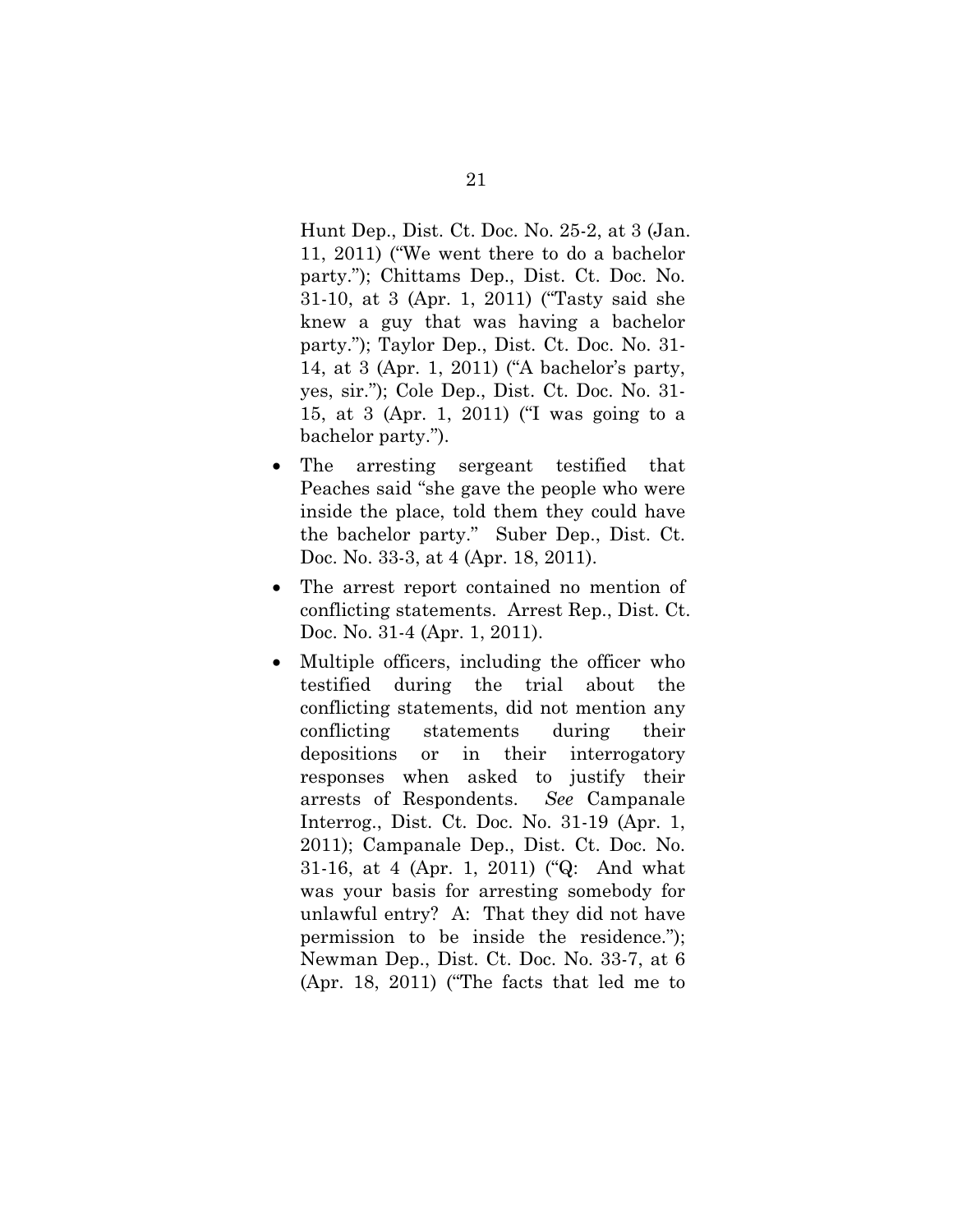believe that [there was probable cause] was [sic] that no one knew who the owner was.").

• Petitioners never presented their conflicting-statements theory in either their summary judgment briefing, *see* Defs.' Opp'n to Pls.' Mot. for Summ. J., Dist. Ct. Doc. No. 30, (Apr. 1, 2011); Defs.' Mem. in Supp. of Mot. for Summ. J., Dist. Ct. Doc. No. 31-1 (Apr. 1, 2011); Defs.' Reply in Supp. of Mot. for Summ. J., Dist. Ct. Doc. No. 36 (May 12, 2011), or in their statements of fact, *see* Defs.' Opp'n to Pls.' Stmt. of Facts, Dist. Ct. Doc. No. 30-1 (Apr. 1, 2011); Defs.' Stmt. of Facts, Dist. Ct. Doc. No. 31-2 (Apr. 1, 2011).

In any event, this evidence does not present grounds to disbelieve the partygoers' consistent statements that they were invitees. Given that some partygoers were invited by Peaches directly and others by another guest (Pet. App. 4a), it is hardly surprising the twenty-one suspects failed to give a uniform answer. Critically, nothing Respondents told the officers gave any reason to doubt they believed their invitation to attend a party—of whatever sort was extended by an individual without lawful authority. The inconsistency identified by Petitioners is "simply too minor and insignificant to give rise to any reasonable suspicion of any criminal activity." *United States v. Pack*, 612 F.3d 341, 360 (5th Cir. 2010).

<span id="page-31-0"></span>*Fourth*, Petitioners claim that because "Peaches" was evasive when officers reached her by phone, the officers could have inferred that she invited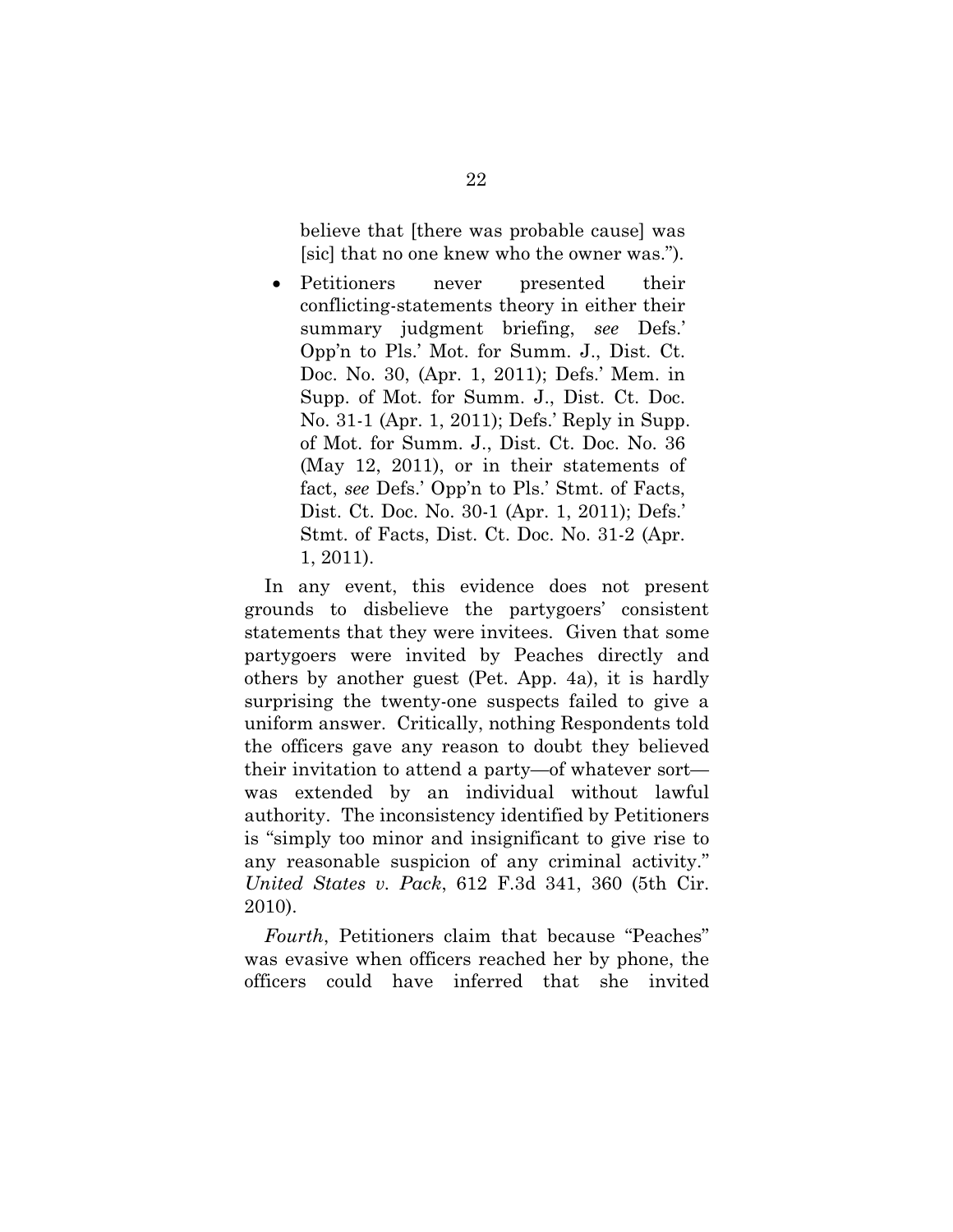Respondents "in a manner that alerted or suggested that she was without actual authority to do so." Pet. 18. Petitioners' argument, however, is wholly divorced from the facts of the case, as testified to by the arresting officers. When the officers spoke to Peaches on the phone and asked whether she had permission to use the house, she had every reason to disclaim having authorized the party. She was absent from the scene, after all, and implicated only because the partygoers had stated she invited them. Instead, she *confirmed* to the officers "that she gave the people who were inside the place, told them they could have the bachelor party." Pet. App. 50a (quoting testimony of Sergeant Andre Suber). Only when the officers pressed Peaches on the lawfulness of her *own use* of the house did she "bec[o]me evasive and h[a]ng up the phone." *Id.* "[T]here is simply no evidence in the record that [Respondents] had any reason to think the invitation was invalid." *Id.* at 12a. Indeed, Petitioners did not even ask Peaches or the house's owner whether Respondents knew Peaches had no right to be in the house. *Id.* at 12a n.4. Probable cause to arrest cannot be predicated on "[t]he bare, unsupported possibility" that Respondents were invited to use the house in a manner that alerted them to Peaches' lack of authority in the absence of any facts suggesting that to be the case. *Id.* at 112a.

*Finally*, Petitioners state that probable cause existed because the partygoers "scattered and hid when uniformed officers" entered the home. Pet. 17. The evidence is that when an individual opened the door, one officer "could see people in the house scattering into different rooms." Joint App'x 150.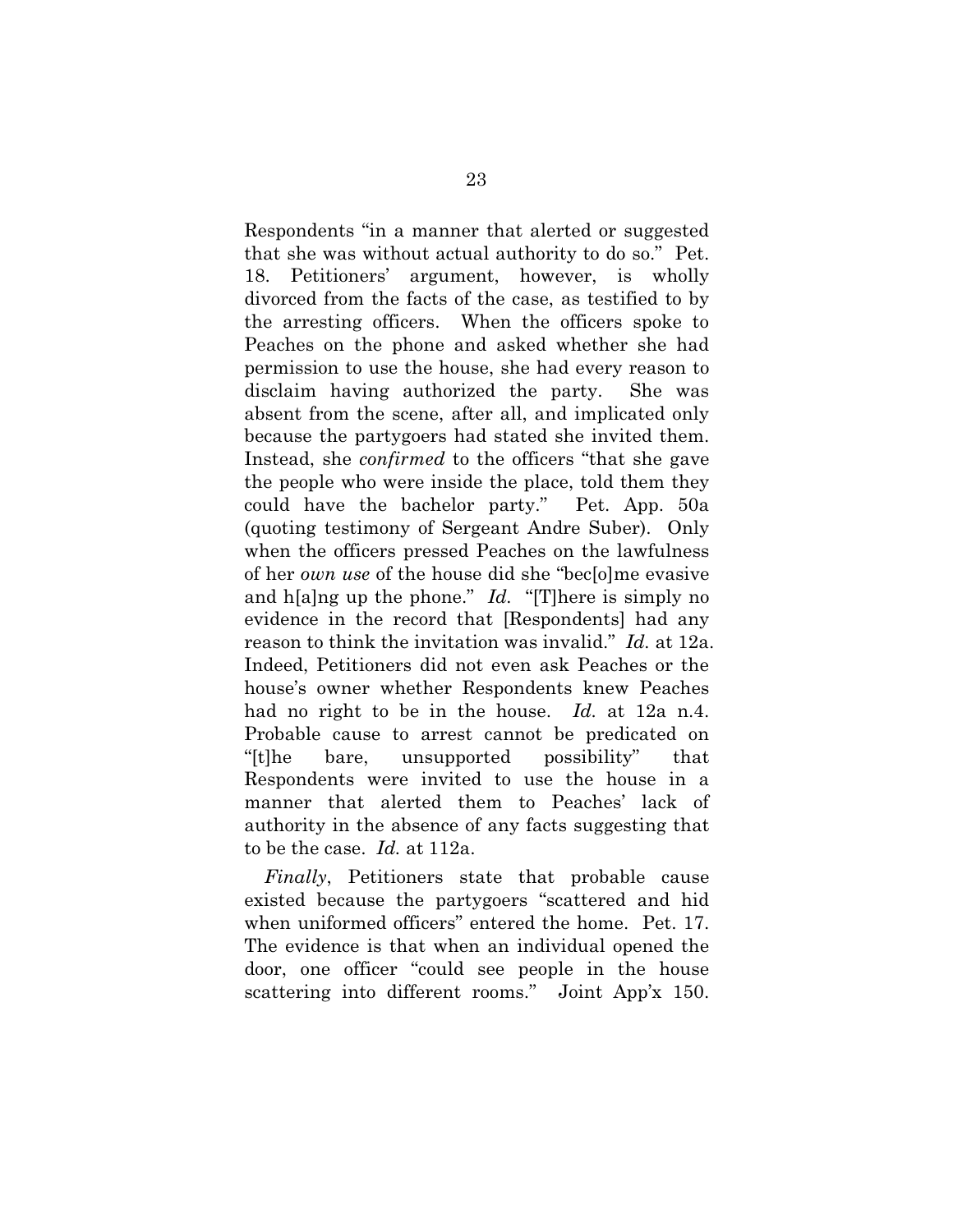<span id="page-33-1"></span>Even headlong flight, however, though it "may be 'suggestive' of wrongdoing, . . . is not sufficient standing alone to create probable cause." Pet. App. 16a (quoting *Illinois v. Wardlow*, 528 U.S. 119, 124 (2000)); *see also United States v. Navedo*, 694 F.3d 463, 474 (3d Cir. 2012) ("unprovoked flight, without more, can not [sic] elevate reasonable suspicion to detain and investigate into the probable cause required for an arrest"). That a group of partygoers engaged in observing semi-nude dancing in a house in Northeast D.C. at 1:30 a.m. left the room rather than talk to the police is hardly surprising. Many citizens do not have confidence that even routine interactions with the police will end well. If "headlong flight" from police, without more, does not establish probable cause for an arrest, the "scattering" of a group of partygoers under these circumstances does not establish that they were at the house unlawfully. And because none of the other facts highlighted by Petitioners gave the officers reason to doubt Respondents' state of mind, Petitioners are not aided by the principle that probable cause is a "totality of the circumstances" test. *Florida v. Harris*, 133 S. Ct. 1050, 1055 (2013).

<span id="page-33-0"></span>That leaves Petitioners to rely on their post-hoc claim that a reasonable officer could have concluded—on the basis of nothing more than hypothesized indicia of untruthfulness not testified to by any of the officers present at the scene—that Respondents' statements were not credible. In rejecting this argument, the court of appeals did not, contrary to Petitioners' claim, require "direct, affirmative proof" that Respondents had the requisite mens rea. Pet. 19. On the contrary, the court of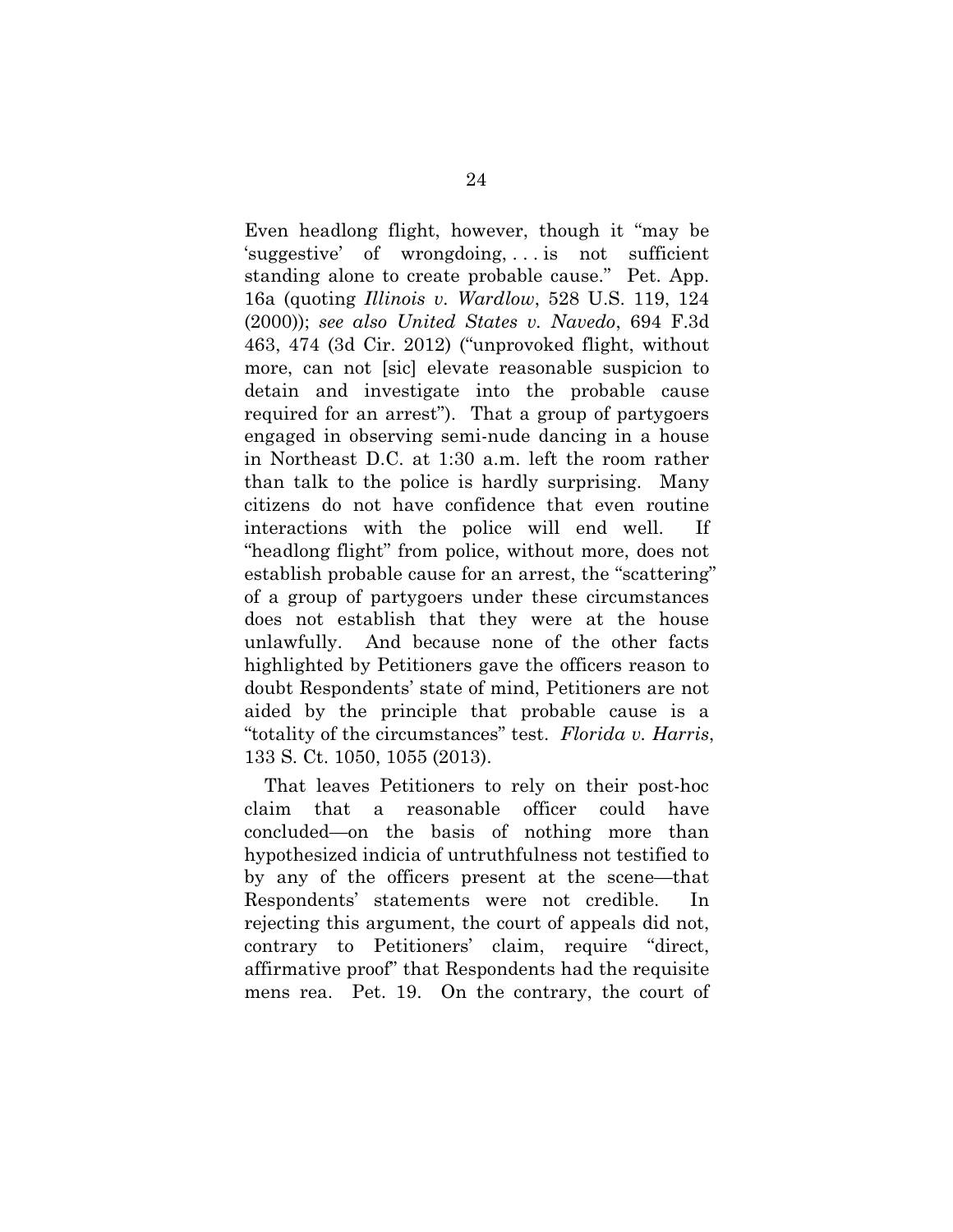appeals expressly allowed that "circumstantial evidence may 'make it reasonable to infer' that a suspect has a culpable state of mind." Pet. App. 106a; *see also id.* at 14a. But the court of appeals *did* quite properly require *some* circumstantial evidence grounding such an inference. And as the record establishes, "nothing about what the police learned at the scene"—circumstantial or otherwise—"suggest[ed] that [Respondents] 'knew or should have known that [they were] entering against the [owner's] will.'" *Id.* at 64a.

### **C. The Petition Does Not Present a Question of Nationwide Importance.**

At root, the petition for certiorari asks this Court to review the D.C. Circuit's application of well-settled law to the particular facts of this case. But this Court does not normally engage in error correction. *See* Sup. Ct. R. 10 ("A petition for a writ of certiorari is rarely granted when the asserted error consists of erroneous factual findings or the misapplication of a properly stated rule of law.").

Petitioners and their *amici* claim that this Court's intervention is necessary to avoid chilling police activities. Pet. 23-24; States' Amicus Br. 6-9. But these claims are overblown. This case does not involve, as Petitioners urge, the question whether police officers must credit a suspect's naked excuse for unlawful conduct. *See* Pet. 23 ("The drugs in my locker aren't mine.") (quoting Pet. App. 126a); *see also*  States' Amicus Br. 11. As the court of appeals explained, nothing about its decision requires officers "to accept suspects' implausible protestations of innocence and ignore other, circumstantial evidence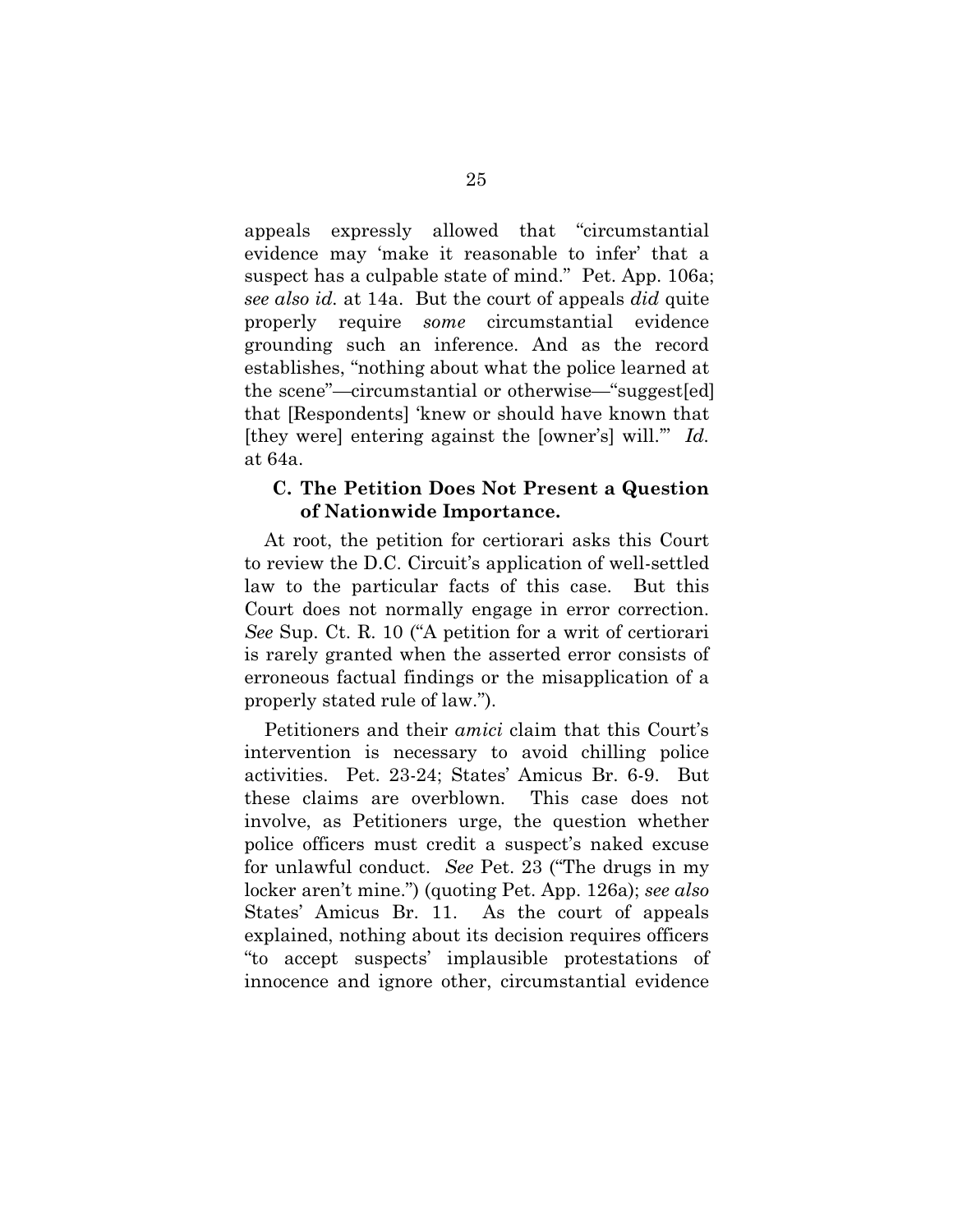of culpability." Pet. App. 105a. Rather, the opinion below merely addresses whether officers have probable cause to arrest for unlawful entry under D.C. law—an offense with a well-established mens rea requirement—when the suspects' statements that they believed they entered lawfully are fully corroborated by facts known to the arresting officers.

Moreover, a case such as this one—where individuals provide a corroborated claim to have authorization for an action, and the authorization renders their conduct innocent, but the ultimate basis for the authorization proves flawed for reasons of which they are unaware—is unlikely to recur often in the future, making review by this Court unnecessary.

## **II. THE COURT OF APPEALS APPLIED THE CORRECT QUALIFIED IMMUNITY ANALYSIS, AND ITS DENIAL OF QUALIFIED IMMUNITY WAS CORRECT.**

The court of appeals held that Respondents are not entitled to qualified immunity because it is well established that probable cause to arrest requires at least some evidence that the arrestee's conduct meets each of the necessary elements of the offense, including any state-of-mind element. The court of appeals' holding was both formulated at an appropriate level of specificity and correct on the facts. Petitioners attempt to manufacture uncertainty by relying on a series of factually distinguishable cases. Reduced to its essence, Petitioners' argument is that the court of appeals misinterpreted the facts of this case. That argument does not justify a grant of certiorari.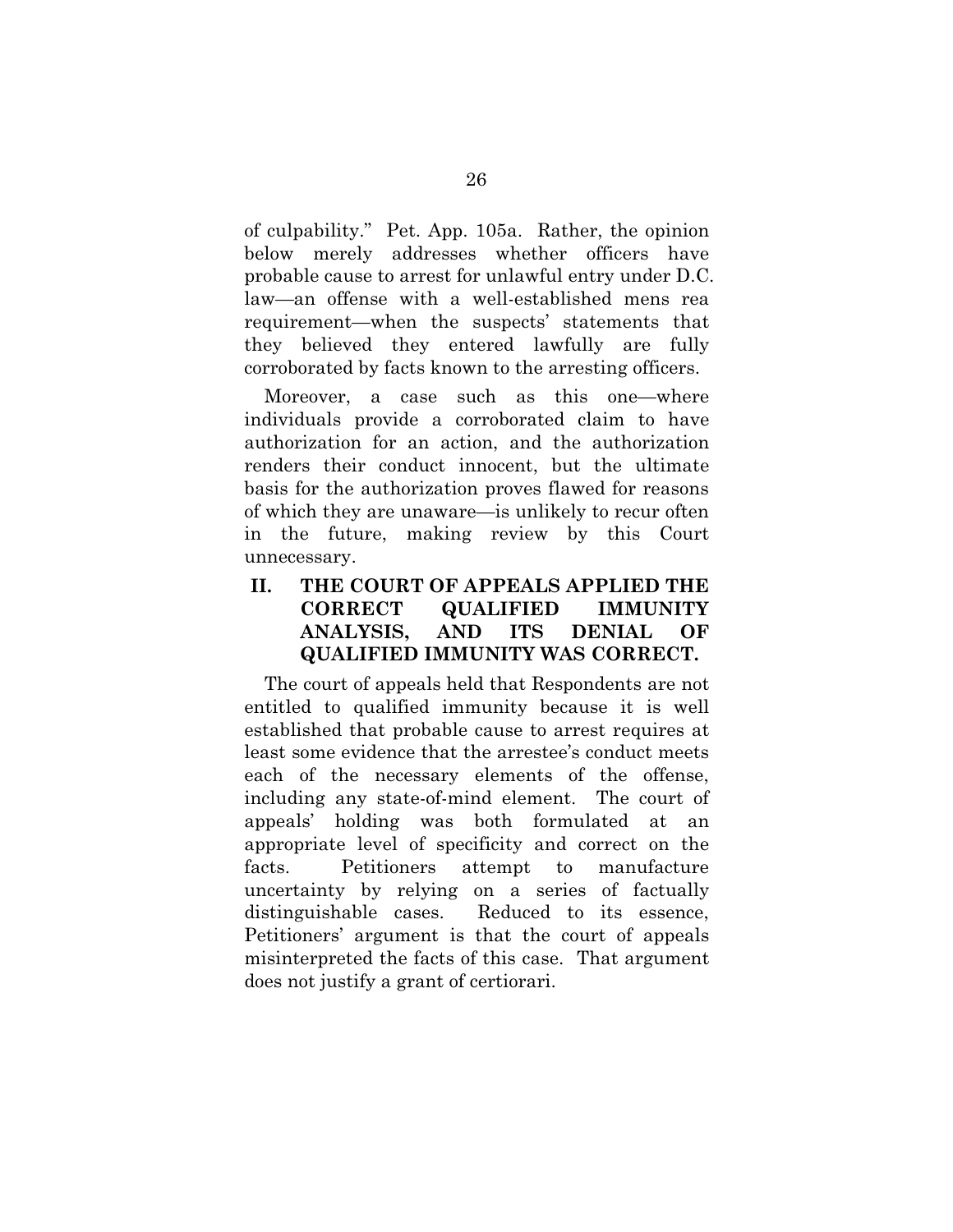<span id="page-36-4"></span><span id="page-36-3"></span>**A.** The doctrine of qualified immunity shields officials from civil liability only if their conduct "does not violate clearly established statutory or constitutional rights of which a reasonable person would have known." *Pearson v. Callahan*, 555 U.S. 223, 231 (2009) (quoting *Harlow v. Fitzgerald*, 457 U.S. 800, 818 (1982)). A clearly established right is one that is "sufficiently clear that every reasonable official would have understood that what he is doing violates that right." *Reichle v. Howards*, 132 S. Ct. 2088, 2093 (2012) (alteration omitted). Whether the violative nature of particular conduct is clearly established must be assessed "in light of the specific context of the case, not as a broad general proposition." *Brosseau v. Haugen*, 543 U.S. 194, 198 (2004) (citation omitted). At the same time, this Court has rejected the idea that "an official action is protected by qualified immunity unless the very action in question has previously been held unlawful." *Anderson v. Creighton*, 483 U.S. 635, 640 (1987). Instead, what is required is that "in the light of preexisting law[,] the unlawfulness must be apparent." *Wilson v. Layne*, 526 U.S. 603, 615 (1999). The crux of the qualified immunity test is whether officers have "fair notice" that they are acting unconstitutionally. *Hope v. Pelzer*, 536 U.S. 730, 739 (2002).

<span id="page-36-5"></span><span id="page-36-2"></span><span id="page-36-1"></span><span id="page-36-0"></span>The court of appeals' qualified immunity analysis conforms to this Court's precedents. Recognizing that "[i]t is not enough to reiterate that the Fourth Amendment's restrictions against arrest without probable cause are clearly established," the court focused its inquiry "at a finer level of specificity." Pet. App. 22a. The court of appeals stated the applicable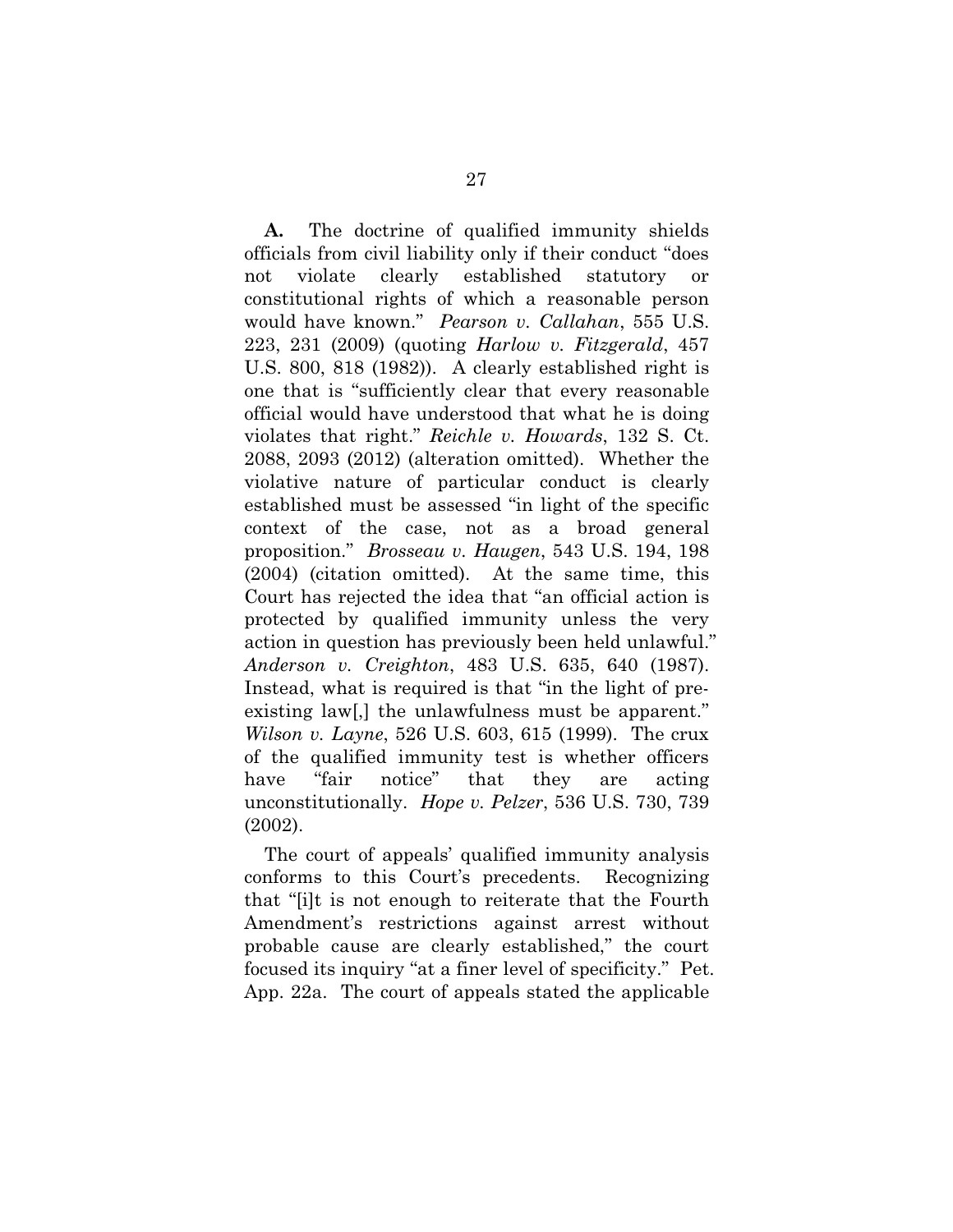constitutional rule as follows: "The law in this jurisdiction has been well established for decades that probable cause to arrest requires at least some evidence that the arrestee's conduct meets each of the necessary elements of the offense that the officers believe supports arrest, including any state-of-mind element." Pet. App. 23a. As the court of appeals explained, this rule is firmly established in decisions announced by the District of Columbia Court of Appeals, the Court of Appeals for the District of Columbia Circuit, and by courts of appeals for other circuits.

<span id="page-37-0"></span>*First*, the D.C. Circuit has clearly held that there must be some evidence of the suspect's mental state to arrest an individual when the crime of arrest contains a state-of-mind element. In *United States v. Christian*, the D.C. Circuit held that officers lacked probable cause to arrest an individual for possessing a dagger with the intent for unlawful use in the absence of creditable evidence of the suspect's intent. 187 F.3d at 667. The *Christian* court found that the circumstances of the dagger's supposed lack of utilitarian purpose and the suspect's presence in a high-crime neighborhood were insufficient to ground an inference that the suspect possessed the requisite mens rea. These circumstances, the court found, did not negate the obvious lawful use of the dagger—selfdefense. "[T]he officers did not simply lack the 'type of specific evidence of' [the suspect's] intent 'as would be needed to support conviction,'" the D.C. Circuit held, "they lacked any evidence at all that [the suspect] intended to use the dagger unlawfully. Without such evidence, there was no probable cause for arrest." *Id.* (quoting *Adams*, 407 U.S. at 149).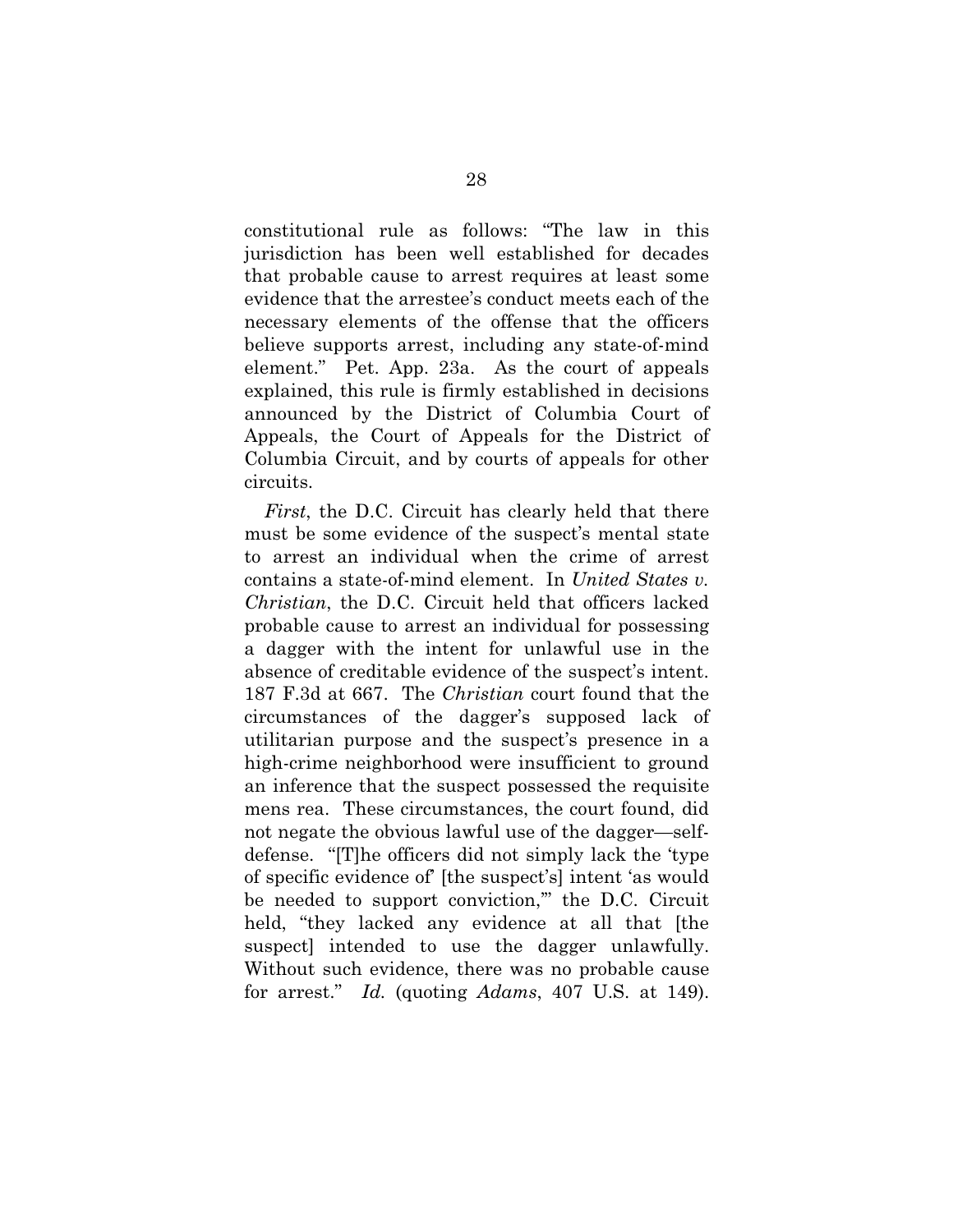<span id="page-38-1"></span>This decision squares with decisions from other courts of appeals finding that officers need evidence of the suspect's mental state to have probable cause to arrest for a crime with a mens rea requirement. *See, e.g.*, *Gasho v. United States*, 39 F.3d 1420, 1428 (9th Cir. 1994) ("[W]hen specific intent is a required element of the offense, the arresting officer must have probable cause for that element in order to reasonably believe that a crime has occurred."); *BeVier v. Hucal*, 806 F.2d 123, 126 (7th Cir. 1986) (holding that to have probable cause under a statute requiring knowing or willful conduct, officers "needed some evidence" to satisfy this element).

<span id="page-38-3"></span><span id="page-38-2"></span><span id="page-38-0"></span>*Second*, there is no ambiguity in District of Columbia law that the crime of unlawful entry possesses a mens rea requirement. "[I]t has been long understood" in the District of Columbia that the crime of unlawful entry requires the government to prove the suspect intended to be on the property "contrary to the will of the lawful owner." *Ortberg*, 81 A.3d at 307. Accordingly, the government must prove "that a defendant knew or should have known that his entry was unwanted." *Id.* at 308. As the *Ortberg* court further recognized, it is well established that "a defendant 'lacks the requisite criminal intent for unlawful entry' 'when a person enters a place with a good purpose and a bona fide belief in his or her right to enter.'" *Id.* (quoting *Darab v. United States*, 623 A.2d 127, 136 (D.C. 1993)) (alterations omitted); *see also Smith v. United States*, 281 A.2d 438, 439 (D.C. 1971) ("Where a person enters a place with a good purpose and with a bona fide belief of his right to enter, he lacks the element of criminal intent required … and is not guilty of unlawful entry.").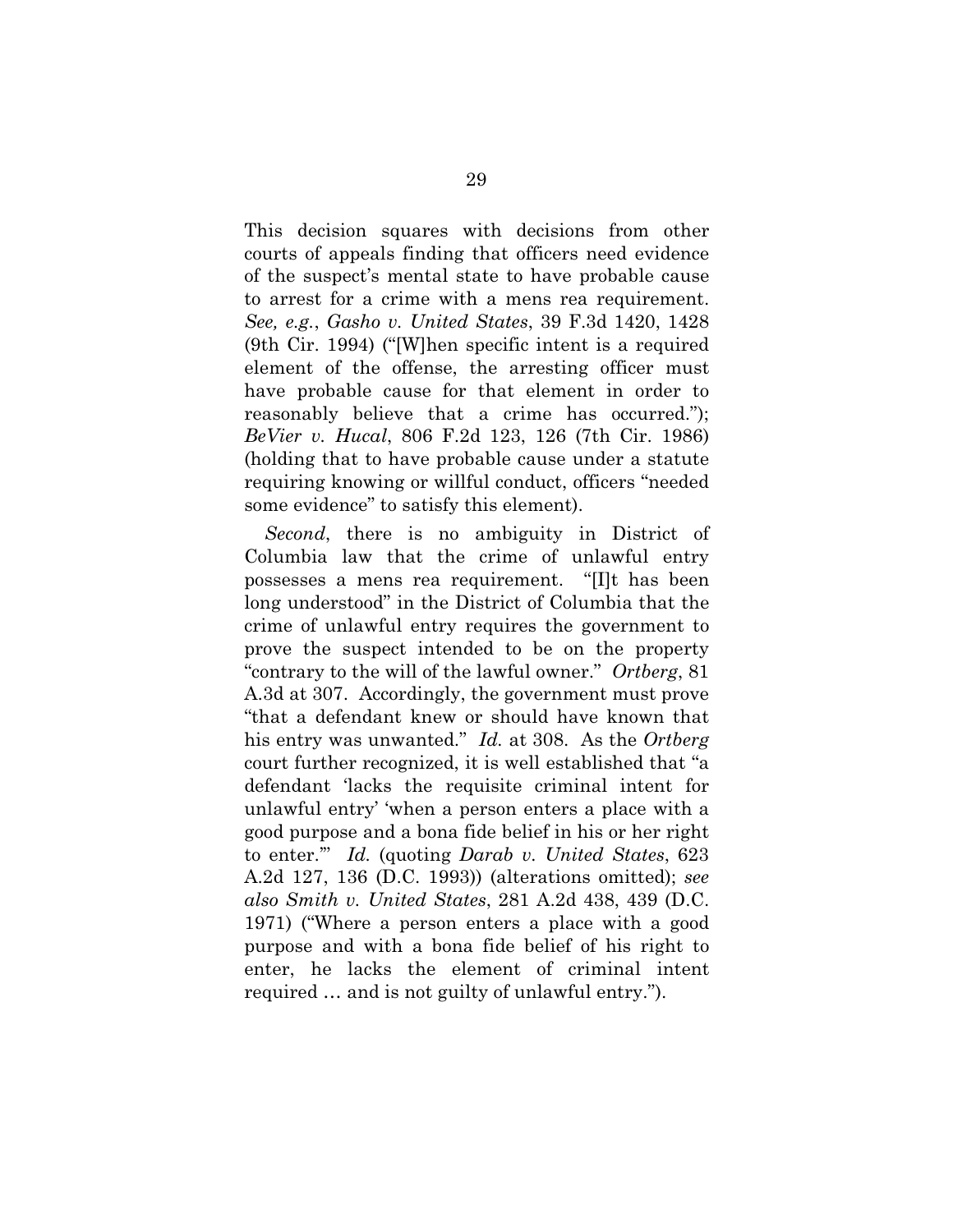<span id="page-39-0"></span>As Petitioners "perform their functions in a single jurisdiction," they "reasonably can anticipate when their conduct may give rise to liability for damages' and so are expected to adjust their behavior in accordance with local precedent." *Ashcroft v. al-Kidd*, 563 U.S. 731, 746 (2011) (Kennedy, J., concurring) (quoting *Davis v. Scherer*, 468 U.S. 183, 195 (1984)). Accordingly, the court of appeals properly asked whether, under these precedents, "it was objectively reasonable" for the arresting officers "to conclude that there was probable cause to believe Plaintiffs were engaging in . . . unlawful entry." Pet. App. 21a. And the court determined, in light of the absence of facts indicating that Respondents knew that Peaches' invitation was not grounded in actual authority to invite them, that it was not.

**B.** Contrary to the claims of Petitioners and their *amici*, the court did not apply a rule formulated at an improperly high level of generality or a rule that was not clearly established.

*First*, Petitioners contend that even if it is clearly established that there must be some evidence of the suspect's mental state to arrest for a crime containing a state-of-mind element, "this is not the level of specificity this Court requires." Pet. 25. According to Petitioners, the proper question is whether probable cause to arrest exists when officers confront "persons behaving suspiciously inside a vacant home, late at night, where the lawful owner disclaims their right to be there, but the suspects claim that they were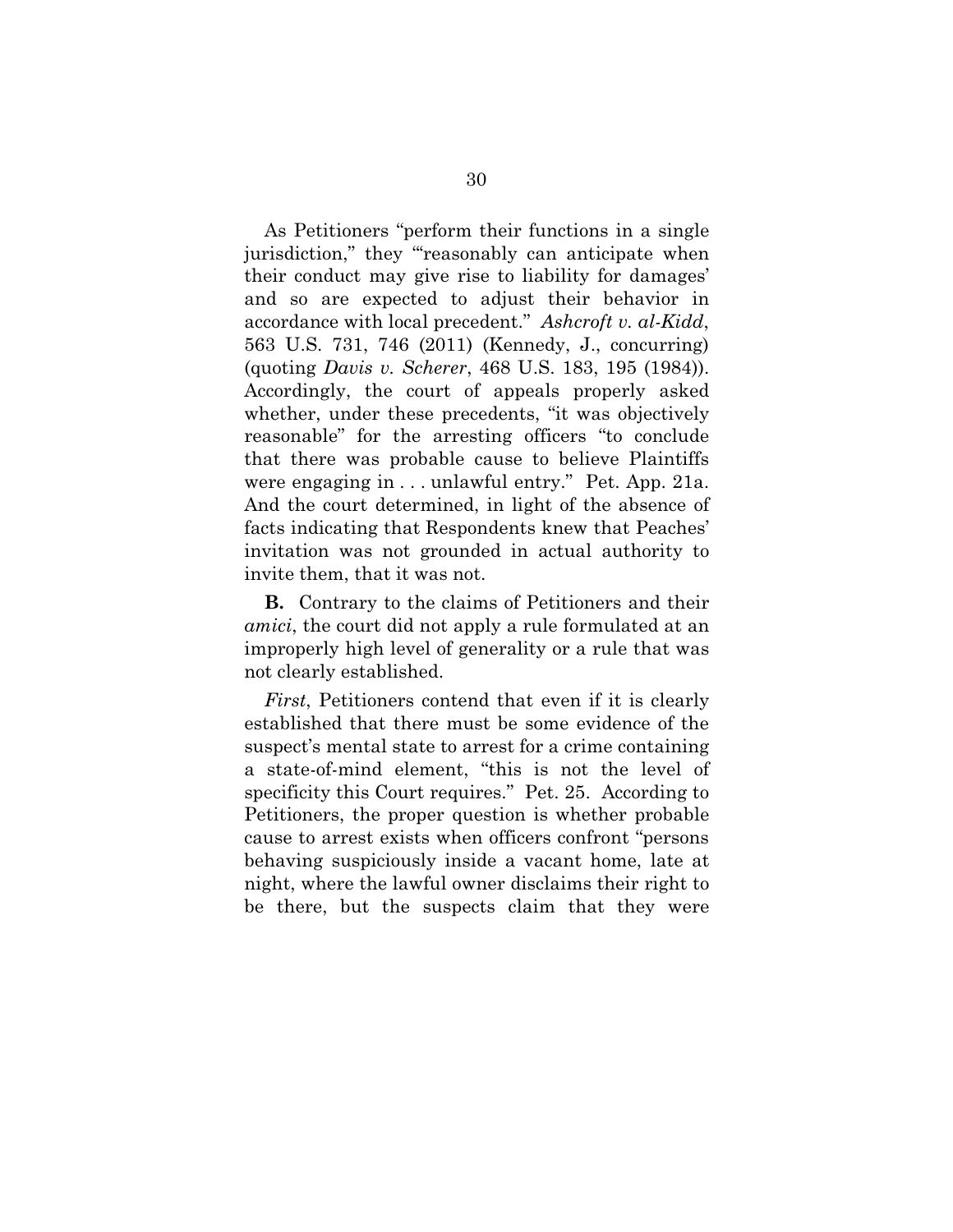invited by someone who is not present and is uncooperative and untruthful with police*." Id*. at 26.[3](#page-40-7)

<span id="page-40-6"></span><span id="page-40-2"></span><span id="page-40-0"></span>Petitioners frame the question far too narrowly. Although courts should not define "clearly established law at a high level of generality," *al-Kidd*, 563 U.S. at 742, it does not follow that police officers are entitled to qualified immunity whenever a novel factual situation arises, *Safford Unified Sch. Dist. No. 1 v. Redding*, 557 U.S. 364, 377 (2009). Thus, this Court has rejected Petitioners' position that "the very action in question [have] previously been held unlawful." *Wilson*, 526 U.S. at 615. Given cases such as *Christian*, as well as the long-standing jurisprudence recognized by the District of Columbia Court of Appeals in *Ortberg*, Respondents had "fair and clear warning" that Respondents could not be arrested for unlawful entry in the face of their corroborated exculpatory statements absent evidence that Respondents knew or had reason to know their inviter was not a legal resident of the premises. *United States v. Lanier*, 520 U.S. 259, 271 (1997).

<span id="page-40-5"></span><span id="page-40-4"></span><span id="page-40-1"></span>*Second*, Petitioners erect a straw man, arguing that the rule applied by the court of appeals is not clearly established because a number of circuit courts and state supreme courts, in addition to courts within the District of Columbia, have purportedly "held (and

<u>.</u>

<span id="page-40-7"></span><span id="page-40-3"></span><sup>3</sup> Petitioners' framing of the question relies on improper factual inferences. For purposes of qualified immunity, the facts must be viewed in the light most favorable to Respondents (the nonmoving party on this issue). *Tolan v. Cotton*, 134 S. Ct. 1861, 1866 (2014). As explained above, the evidence in the record established that the home was not vacant. And Petitioners' contention that Respondents were "behaving suspiciously" is a conclusory statement unsupported by the evidence.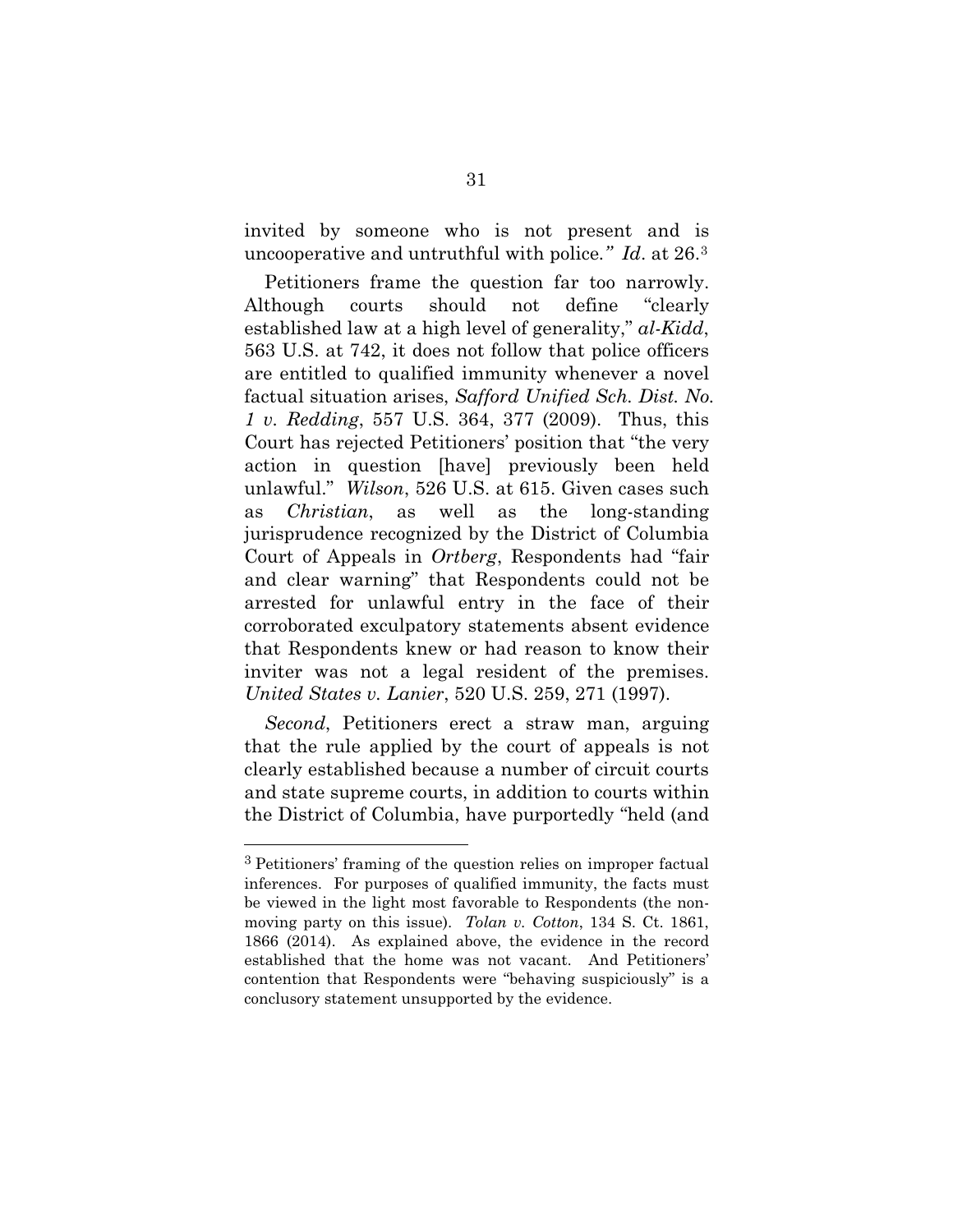continue to hold) that probable cause exists to arrest for trespassing, even though the suspect asserted a good-faith claim of right." Pet. 26. The court of appeals, however, did not hold that officers may never arrest for unlawful entry when the suspect offers an innocent explanation. And none of Petitioners' cited cases conflicts with the court of appeals' actual holding that some evidence of mens rea is required to arrest for a crime that possesses a mental-state element.

As already explained, *none* of Petitioners' federal authorities address a good-faith claim of right where that good faith is corroborated by independent, uncontroverted evidence. *See supra* at Part I.A.3.

<span id="page-41-2"></span><span id="page-41-1"></span><span id="page-41-0"></span>Petitioners' argument that the court of appeals' opinion runs contrary to established District of Columbia law is similarly unpersuasive. None of the cited cases involve a situation where the suspect's explanation for being in the premises was corroborated by independent evidence. In *McGloin v. United States*, 232 A.2d 90 (D.C. 1967), for example, the suspect's stated explanations—looking for a cat, or looking for a friend—were contradictory and lacked any corroboration. *Id.* at 90-91. Likewise, in *Ortberg*, 81 A.3d 303, the suspect's uncorroborated explanation—that he did not know the fundraiser was a private event—was belied by the presence of a registration table, and the suspect's attempts to stall his ejection. And in *Artisst v. United States*, 554 A.2d 327 (D.C. 1989), a prominently-posted warning obviated the suspect's innocent explanation; even if it were true that a resident had invited the suspect in, that invitation would not have justified entry in the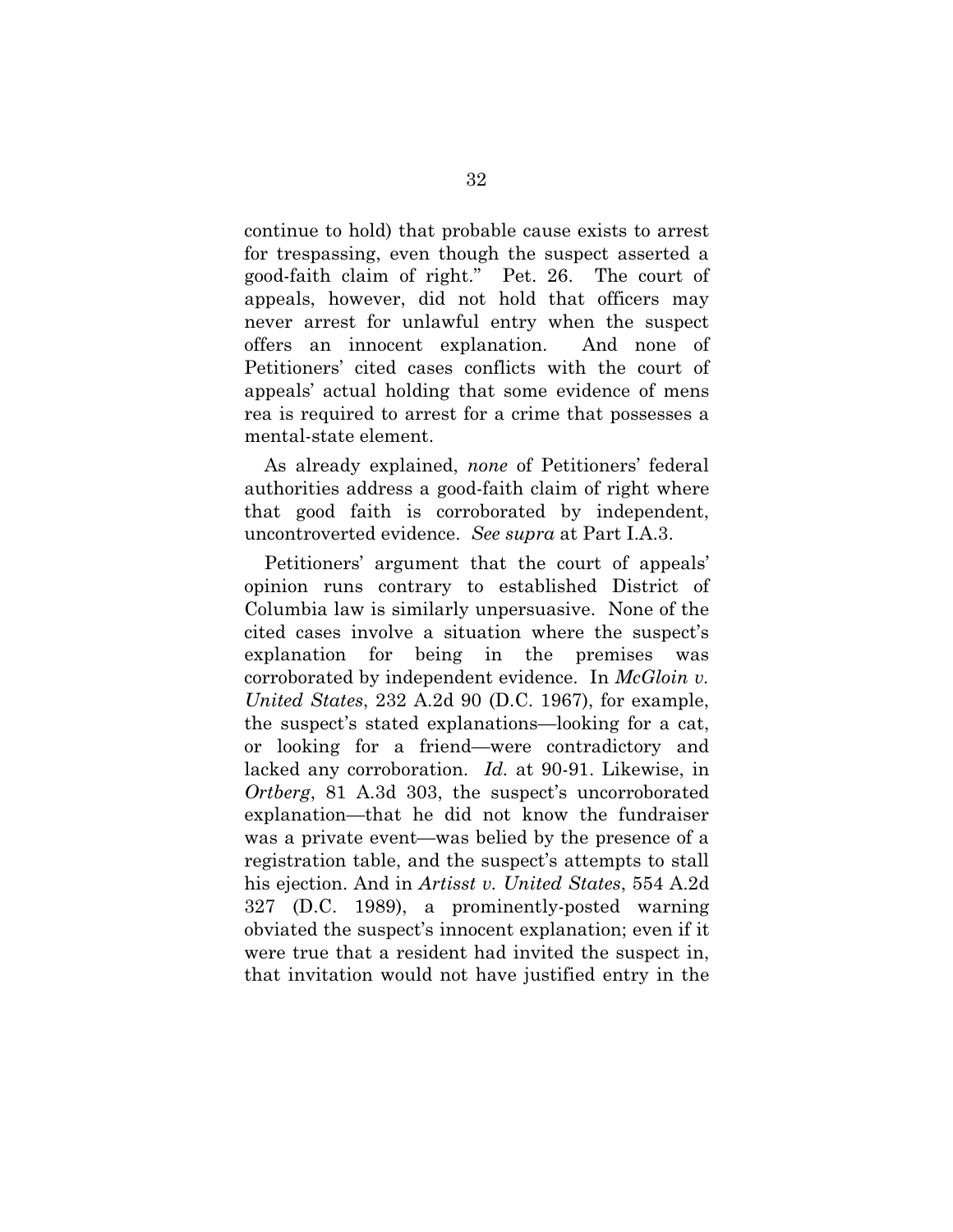face of the warning requiring presentation of identification to a security guard.

The only other citation Petitioners provide in support of this argument is *Kozlovska v. United States*, 30 A.3d 799 (D.C. 2011), which, Petitioners say, upheld the "conviction of a woman previously barred from a building despite her unrebutted testimony that the superintendent permitted her to use the building." Pet. 27. The suspect's explanation, while *unrebutted*, was not *corroborated* by the superintendent who purportedly gave the defendant permission to enter. In fact, the lack of corroboration is part of the reason that the trial court found the suspect not credible. *Kozlovska*, 30 A.3d at 803. Here, Respondents' explanations were both unrebutted and corroborated.

<span id="page-42-0"></span>*Third*, the claim of Petitioners' *amici* that the court of appeals created a new rule and retroactively applied it to the officers in this case is based on a blatant misreading of the opinion below. Relying primarily on citations to a concurrence in denial of rehearing en banc that does not embody the holding below, the States misconstrue the court of appeals' holding as turning on the subjective mental state of the arresting officers. States' Amicus Br. 14-21. But the court's holding does no such thing.

The court specifically rejected the argument that the officers' subjective assessment of the facts was relevant to the probable cause determination, stressing that "[a]s long as the arresting officers had an objectively valid ground upon which to make an arrest, . . . the subjective knowledge and intent of the officers is irrelevant." Pet. App. 18a. Instead, the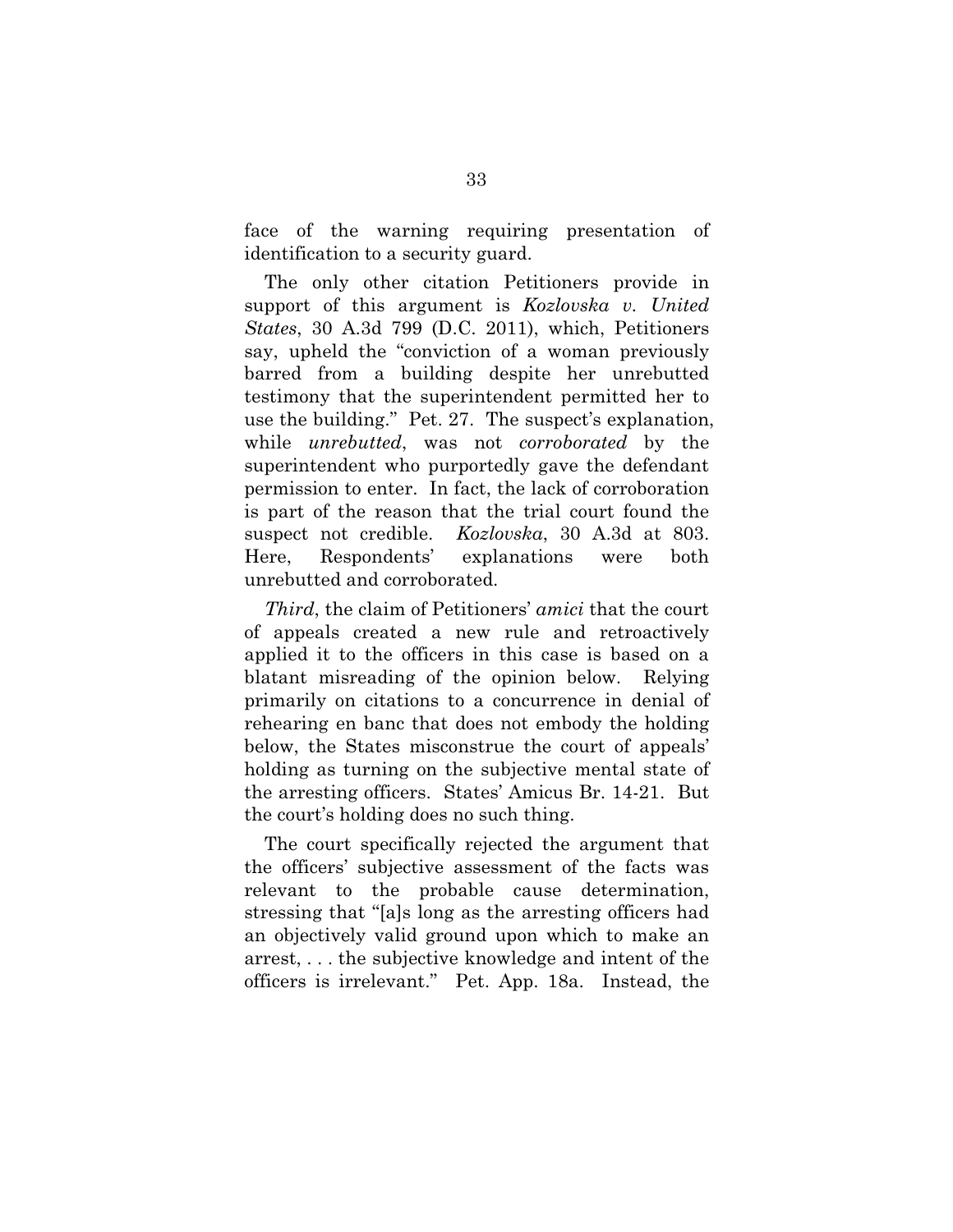court held that the probable cause inquiry focuses on "whether a reasonable officer with the information that the officers had at the time of the arrests could have concluded that Plaintiffs knew or should have known that they had entered the house 'against the will of the lawful occupant or of the person lawfully in charge thereof,' and intended to act in the face of that knowledge." Pet. App. 9a. The court accordingly focused on whether the facts known to the officers indicated that Respondents entered the house without the express consent of someone they believed to be the lawful occupant. Pet. App. 12a.

At bottom, the States—like Petitioners—simply disagree with what the facts show. Indeed, the States concede that the court of appeals' assessment of the evidence "if true, would have eliminated probable cause for the arrest." States' Amicus Br. 15. But this Court does not ordinarily grant review to determine if disputed facts are "true" or not.

*Fourth*, because the court of appeals applied a wellestablished rule, Petitioners' assertion that affirming the district court will punish officers who lacked "fair warning" of an "obvious" constitutional principle is misguided. Pet. 28. As both the district court and the court of appeals noted, officers *at the scene of the investigation* admitted that the facts known to them at the time did not establish probable cause to effect an arrest. *See* Pet. App. 6a (explaining that both the commanding lieutenant and a representative from the District of Columbia's Attorney General's office agreed to change the charge from unlawful entry to disorderly conduct); *id.* at 12a n.4 ("Multiple officers on the scene testified that they did not observe anything leading them to believe that [Respondents]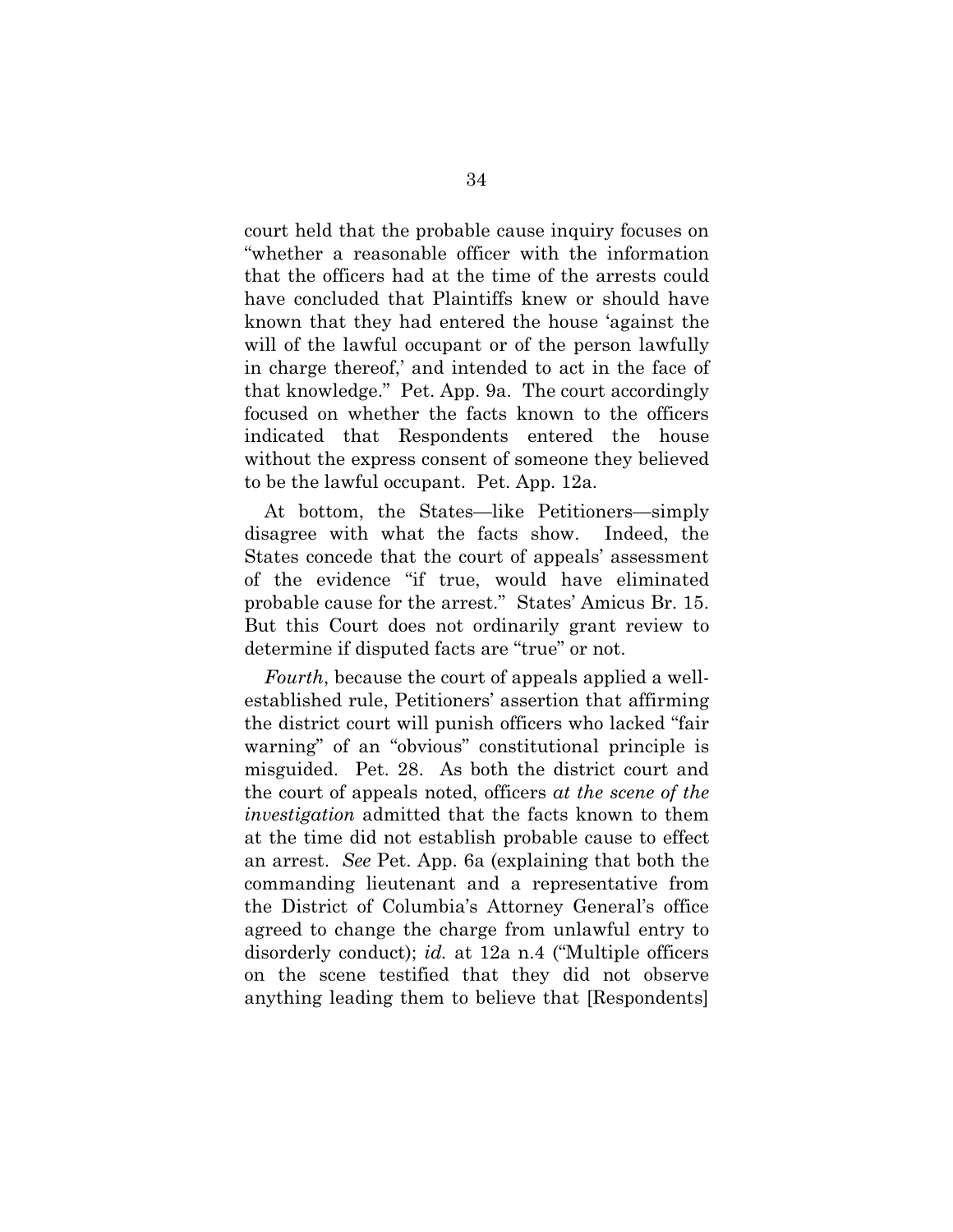had any reason to think they lacked the right to be in the house."); *see also id.* at 52a. Petitioners' argument that the lack of probable cause was not obvious falls flat in the face of their own agents' contrary testimony.

*Finally*, this Court should not reverse merely because four judges on the court of appeals found that probable cause existed, as Petitioners suggest. Pet. 28. Taken to its logical extreme, Petitioners' argument would require courts to afford qualified immunity to officers any time any jurist believed that a constitutional violation had not occurred. Petitioners' argument is unsupported by this Court's precedent. *See, e.g.*, *Groh v. Ramirez*, 540 U.S. 551, 576 (2004) (denying qualified immunity even though three Justices believed that "despite the invalid warrant, the resulting search was reasonable and hence constitutional") (Thomas, J., dissenting). The dissenting judges below, like Petitioners here, merely disagree that the record supports probable cause. That factbound disagreement does not warrant this Court's review.

#### <span id="page-44-0"></span>**CONCLUSION**

The Petition for a Writ of Certiorari should be denied.